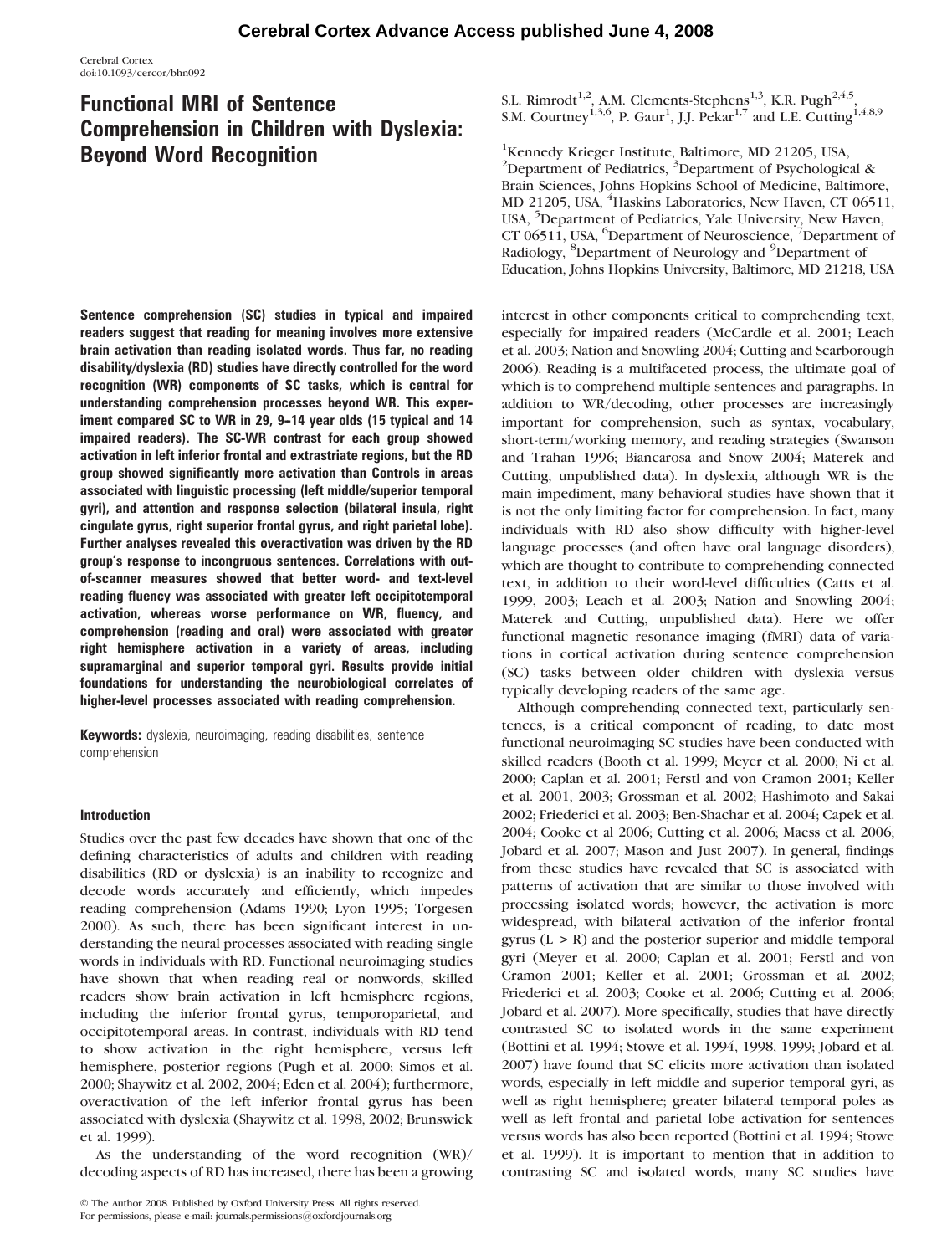focused on isolating regions associated with specific components of SC, such as syntax, semantics, and/or pragmatics (e.g., Dapretto and Bookheimer 1999; Ni et al. 2000; Caplan et al. 2001; Keller et al. 2001; Grossman et al. 2002; Shankweiler et al. forthcoming). These studies suggest that different left hemisphere networks subserve different components of SC and that, furthermore, interaction between syntax and semantic processes may together modulate different brain regions (e.g., Keller et al. 2001). Nevertheless, it is important to note that it is clear from a number of studies that there is a large measure of overlap in cortical responses, even when sentence tasks have stimuli designed to tap specific aspects of processing (e.g., see Ni et al. 2000; Cooke et al. 2001; Keller et al. 2001).

Compared with the literature available for skilled readers, the functional neuroimaging literature on SC in individuals with RD is relatively limited. However, studies have shown that individuals with WR/decoding difficulties show abnormal patterns of activation during SC tasks (Rumsey et al. 1994; Helenius et al. 1999; Breznitz and Leikin 2000, 2001; Seki et al. 2001; Leikin 2002; Kronbichler et al. 2006; Sabisch et al. 2006; Meyler et al. 2007). Of particular relevance is that these abnormalities in RD appear to be present in higher-level language comprehension independent of WR, as differences have been found between dyslexic and Control groups not only when *reading* sentences, but also while *listening* to sentences (Rumsey et al. 1994; Leikin 2002; Sabisch et al. 2006). For example, in a positron emission tomography study, Rumsey et al. (1994) compared regional cerebral blood flow in adult skilled and poor readers listening to pairs of sentences that, ''Differed in grammatic construction (e.g., ''A free hamburger comes with a coke. The hamburger comes with a free coke.''); participants pressed a button only if both sentences had the same meaning. This study showed that although the syntactic processing of auditorally presented sentences was generally the same between groups, activating temporal and inferior frontal gyrus sites  $(L > R)$ , dyslexics showed some abnormalities, including reversed asymmetry in the temporoparietal region  $(R > L)$  and increased right anterior frontal activation as compared with Controls. Additionally, more left lateralized temporal/IFG activation was associated with better performance. More recently Meyler et al. (2007) did an fMRI study that varied sentences on semantic sensibility (nonsense vs. sensible) and syntactic complexity (active vs. passive) in a block design with each condition contrasted against a baseline of fixation on a plus (+) sign in the center of the screen; they found, in third and fifth graders, that lower reading ability was associated with decreased activation in left middle temporal gyrus, right inferior parietal lobule, and left postcentral gyrus. Although neuroimaging studies comparing sentence processing in RD and Control groups in the English language are quite limited, there are more studies in other languages, which have also revealed differences between dyslexics and Controls in processing sentences (Helenius et al. 1999; Breznitz and Leikin 2000, 2001; Seki et al. 2001; Karni et al. 2005; Kronbichler et al. 2006; Sabisch et al. 2006). However, results have varied and no clear patterns of difference have emerged; this may be, in part, due to differences in task design. In summary, it is apparent that individuals with dyslexia exhibit abnormalities in sentence processing, and that these differences cannot be fully attributed to WR; however, unlike neuroimaging studies involving isolated words, clear patterns of abnormalities have not emerged.

A consideration in understanding abnormalities in lower and higher-level linguistic processing in dyslexia is being able to understand patterns of abnormal activation that can be attributed to comprehension-specific processes. Without controlling for the activation associated with processing individual words, it is difficult to know whether there are specific comprehension abnormalities independent of/in addition to word-level abnormalities in individuals with WR or decoding difficulties. Understanding if (and how) these higher-level processes might be affected in RD is potentially important for pinpointing deficits in comprehension-specific processes.

In an effort to explore the contributions of different component processes to the complex task of SC in children with RD as compared with Controls, we designed an fMRI experiment that compared the neural correlates of SC with isolated WR; this is an especially important area of investigation as to our knowledge, no other fMRI study has examined sentence processing while controlling for WR in impaired readers. We designed tasks that tapped processes inherent to comprehending a written sentence, and that are particularly central in individuals with RD, that is, WR. In particular, we intended to examine regions of activation present during SC as contrasted to the activation attributable to WR; importantly, we aimed to understand patterns of activation associated with SC relative to each individual person's processing of words. In applying this paradigm to children with word-level RD as compared with skilled readers, we hoped to 1) understand more about the neurological correlates of comprehending connected text beyond word-level processing 2) examine differences between children with RD versus Controls with a specific focus on examining whether the RD group showed abnormalities in brain activation, beyond those associated with single words, and 3) examine the correlates of good and poor SC by determining the associations between behavioral (out-ofscanner) measures of basic reading, fluency and oral language, to neurobiological response to SC.

## Materials and Methods

## **Participants**

Twenty-nine children, ages 9-14 years, were recruited for the study: 14 with a history of RD and 15 Controls. Participants met criteria for reading difficulty if they had a standard score at or below the 25th percentile on either the Word Identification (Word ID) or the Word Attack (WA) subtest of the Woodcock Johnson Reading Mastery Test/ Normative Update (WRMT-R/NU) and on the average of both subtests. Additionally, participants met criteria to be a Control by having a standard score at or above the 40th percentile on both Word ID and WA subtests. Twelve participants met research criteria for attentiondeficit/hyperactivity disorder (6 Controls, 6 RD) (participants needed to meet 2 out of 3 of the following criteria: 1) Attention Deficit Hyperactivity Disorder Rating Scale-IV (DuPaul et al. 1998)—6/9 (or  $\geq 94$ th percentile) on either Inattentive or Hyperactivity Index; 2) Behavior Assessment System for Children— $\geq 65$  (*T*-score) on either Hyperactivity or Attention Problems Index; and/or 3) Behavioral Rating Inventory of Executive Function— $\geq 65$  (*T*-score) on Global Executive Composite). All participants had a full scale IQ above 80, no history of major psychiatric illness, no traumatic brain injury/epilepsy, and no contraindication to the MRI. Written assent/consent was obtained from each participant at the start of the study in accordance with the Johns Hopkins Medical Institutional Review Board.

As part of a larger study, each participant was given a series of standardized tests, including the WA, Word ID, and Passage Comprehension subtests from the WRMT-R/NU, the Test of Word Reading Efficiency (TOWRE), the Gray Oral Reading Test—4 (GORT-4), the subtests needed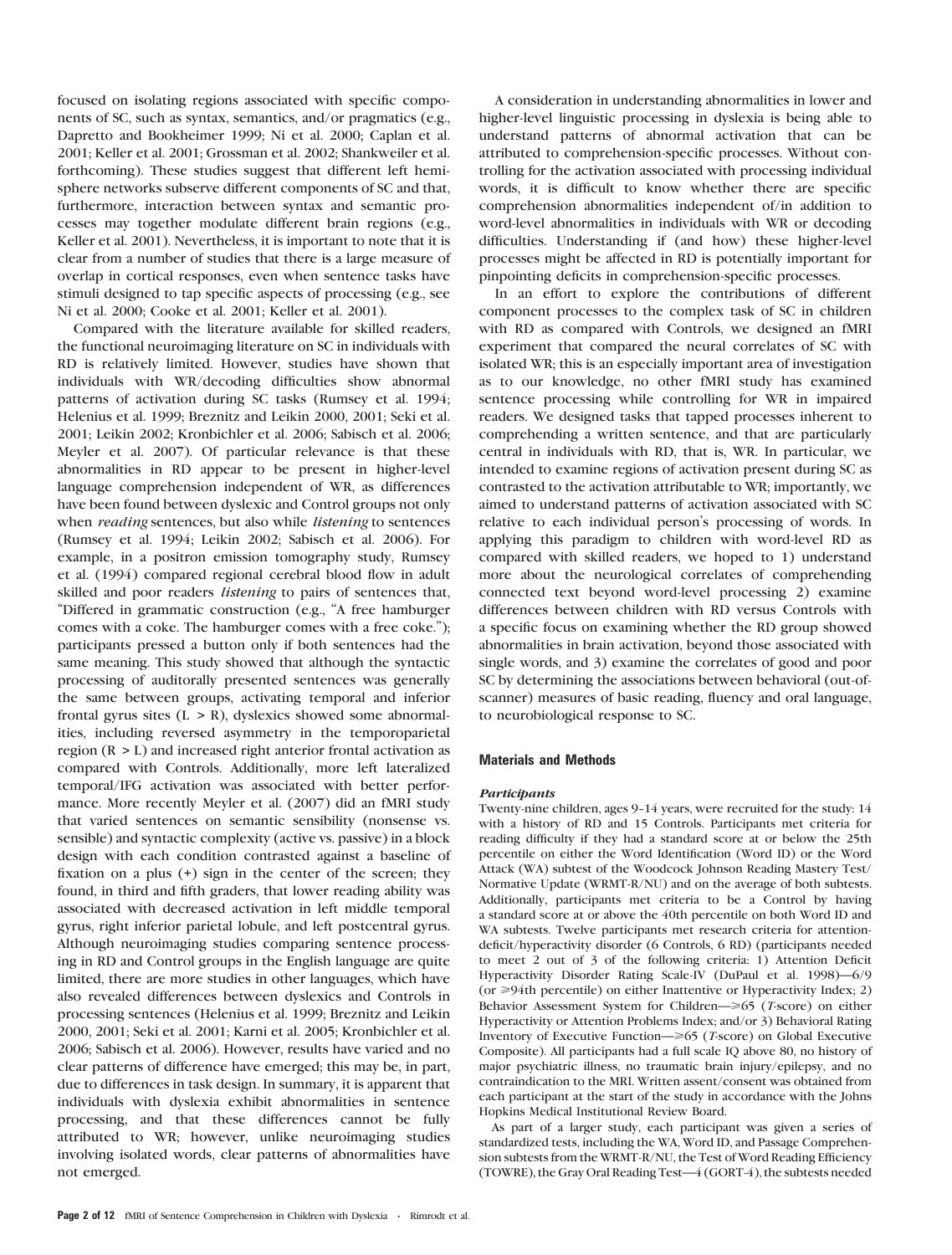to derive receptive and expressive language composite scores from the Clinical Evaluation of Language Fundamentals-3 (CELF-3), and the Word Reading, Reading Comprehension, and Listening Comprehension subtests of the Wechsler Individual Achievement Test-2 (WIAT-2). To control for type I error, the 2 groups' performance on the battery of behavioral measures listed in Table 1 was compared using a Multivariate Analysis of Variance.

#### Functional Paradigms

To examine the neurological correlates of SC, participants completed a SC task that alternated with a WR task. The paradigm included 3 runs that contained 6 blocks of each of the 2 tasks, yielding 18 total blocks per task. Participants viewed the paradigms via an LCD projector on a rear projection screen at the head of the scanner via a 45° angled mirror affixed to the MRI head coil. E-Prime (Psychology Software Tools, Pittsburgh, PA) was used to present the task and record the timing of both stimulus presentations and participant responses. Participants responded by pressing a button with either their right index finger or their right middle finger via a button box held in their right hand.

The SC task consisted of a sequence of 6 words that formed a sentence. Participants decided whether the sentences were meaningful or not meaningful. Each sentence that was nonmeaningful contained both semantic and syntactic errors (e.g., a nonmeaningful sentence, ''Clocks ticks with gigantic fuzzy chimes.'' as compared with a meaningful sentence, '' The people lived happily ever after''). Stimuli were presented word-by-word (2000 ms presentation with an interstimulus interval of 1000 ms) and participants pushed a button with their right index finger every time a word appeared. At the end of the 6 words, participants viewed a ''Decide'' screen at which time they were to press the button with their right index finger if the sentence was meaningful and with their right middle finger if the sentence was nonmeaningful (3000-ms decision screen). Fifty percent were meaningful. All sentences were composed of words with an overall mean frequency of 62 and higher (Carroll et al. 1971), mean length of 30 letters, and mean number of 9 syllables.

The WR task consisted of having participants view a string of 6 words (all nouns). For each WR block, participants pressed the button with their right index finger every time they saw a word for the first time; however, if they had seen a word previously, they pressed a button with their right middle finger. We chose this design for our control task not only to account for the WR aspect of SC, but also to account for the maintenance/memory demands inherent in employing a word-by-word presentation for the SC task. (As the maintenance component intrinsic to any SC task was likely enhanced by a word-by-word presentation of sentences; Potter 1999.) Additionally, because WR has been identified as a fundamental area of deficiency in RD, our task was specifically designed to examine WR that is distinct from word comprehension as discussed by Sinatra and Royer (1993). Approximately, 56% of the blocks consisted of a word repeated once (e.g., "ten same cut ten may grew"), 22% of the blocks consisted of a word repeated twice (e.g., "like took been like can like''), and 22% of the blocks consisted of no repeated words (e.g., ''find told buy big out best''). The stimuli were matched to the SC task on overall word frequency, length, and number of syllables. Word presentation rates were also the same as the SC task, although there was not a decision screen at the end of each block.

#### Scan Procedure

Scanning was carried out in a 1.5 Tesla ACS-NT Powertrack 6000 MRI scanner (Philips Medical Systems, Andover, MA.) using body coil transmission and quadrature end-capped head coil reception. Single shot echo planar images were coronally acquired with a 40-ms echo time, a 2.6-s repetition,  $64 \times 64$  acquisition matrix, 230-mm field of view with 41 volumes consisting of 4.0-mm slices and a 0.5-mm gap, yielding a nominal acquisition voxel size of  $3.579 \times 3.579 \times 4.5$ (to provide whole brain coverage).

## Image Processing and Data Analysis

Post acquisition image processing and analysis was carried out using SPM2 ([http://ww.fil.ion.ucl.ac.uk/spm/\)](http://ww.fil.ion.ucl.ac.uk/spm/) on Matlab 6.1 (Mathworks, Inc., Natick, MA). Images obtained from the scanner were converted to Analyze format, time corrected to adjust for within volume time of acquisition differences (Calhoun et al. 2000), and then realigned. Prior to estimation, the data were spatially normalized to Montreal Neurological Institute (MNI)-labeled space (Evans et al. 1993), resampled into  $(2 \text{ mm}^3)$  voxels, and smoothed using an  $(8 \text{ mm}^3)$ Gaussian kernel (Friston et al. 1995). Task associated brain activation was assessed using a block design and statistical parametric maps were created corresponding with the time courses for the following contrast: SC greater than WR (SC-WR). The primary analysis was to examine overall patterns of activation for each group and between groups. To examine each group's patterns of activation, the contrast images were entered into a random effects analysis, and a 2-sample t-test was conducted to look at differences in activation patterns between the groups. A secondary analysis was then done to determine potential differences between meaningful versus nonmeaningful sentences; for these analyses, we contrasted each sentence type for each group. Finally, to assess the impact of other dimensions of reading besides the dichotomous division into RD and Controls based on decoding (WA) and WR (Word ID) scores, we examined the patterns of activation correlated (in a continuous fashion) with performance on word-level measures (i.e., Word ID and TOWRE), text-level measures (i.e., GORT-4 Rate and Accuracy and WRMT-R/NU Passage Comprehension) and oral language measures (i.e., CELF-3 Receptive and Expressive scores and WIAT-2 Listening Comprehension). Using simple regression analyses, participant scores on these tests and subtests were correlated with the statistical parametric contrast maps generated from the functional data.

All data are reported at an uncorrected  $P \le 0.001$  with an extent threshold of 78 voxels, which is equivalent to a false positive rate of <0.05 over the whole brain based on Monte Carlo simulations run using AlphaSim (NIMH, Bethesda, MD; [http://afni.nimh.nih.gov/pub/dist/](http://afni.nimh.nih.gov/pub/dist/doc/manual/AlphaSim.pdf) [doc/manual/AlphaSim.pdf](http://afni.nimh.nih.gov/pub/dist/doc/manual/AlphaSim.pdf)). The location of voxels significantly associated with the tasks was summarized by their local maxima, separated by at least 4 mm. The maxima coordinates were converted from MNI to Talaraich coordinate space using the formulas provided by Matthew Brett [\(http://imaging.mrc-cbu.cam.ac.uk/imaging/MniTalairach](http://imaging.mrc-cbu.cam.ac.uk/imaging/MniTalairach)) and then assigned neuroanatomic and cytoarchitectonic labels using the Talaraich Daemon ([http://ric.uthscsa.edu/projects/tdc/\)](http://ric.uthscsa.edu/projects/tdc/).

## **Results**

## Behavioral Results

Demographic characteristics are shown in Table 1. There was no significant difference in age between groups. The Control and RD groups performed similarly on a proxy of Performance IQ, Block Design. There were, however, significant differences between the groups in Full Scale Intelligence Quotient and Vocabulary; as is generally found in individuals with RD (Foorman et al. 1996), their verbal scores were lower than the Control group, and, consequently, their FSIQ was too. In addition, all of the reading measures showed significant differences between groups. In addition to the reading measures, as commonly observed in RD, the RD group performed lower on oral language measures. Specifically, the RD group showed significant differences from the Control group for the CELF-3 Receptive language composite and the WIAT-2 Listening Comprehension subtest. Furthermore, in the RD group, 58% had scores of <90 on either or both CELF-3 composite scores, whereas the same was true for only 20% of the Control group, which was significantly different (chi-square =  $4.28$ ,  $P = 0.04$ ).

In-scanner behavioral performance as measured by mean response time and task accuracy was recorded separately for 3 conditions: 1) the SC simple button-press response to each single word stimulus; 2) the WR decision regarding "repeated versus not repeated'' for each single word stimulus; and 3) the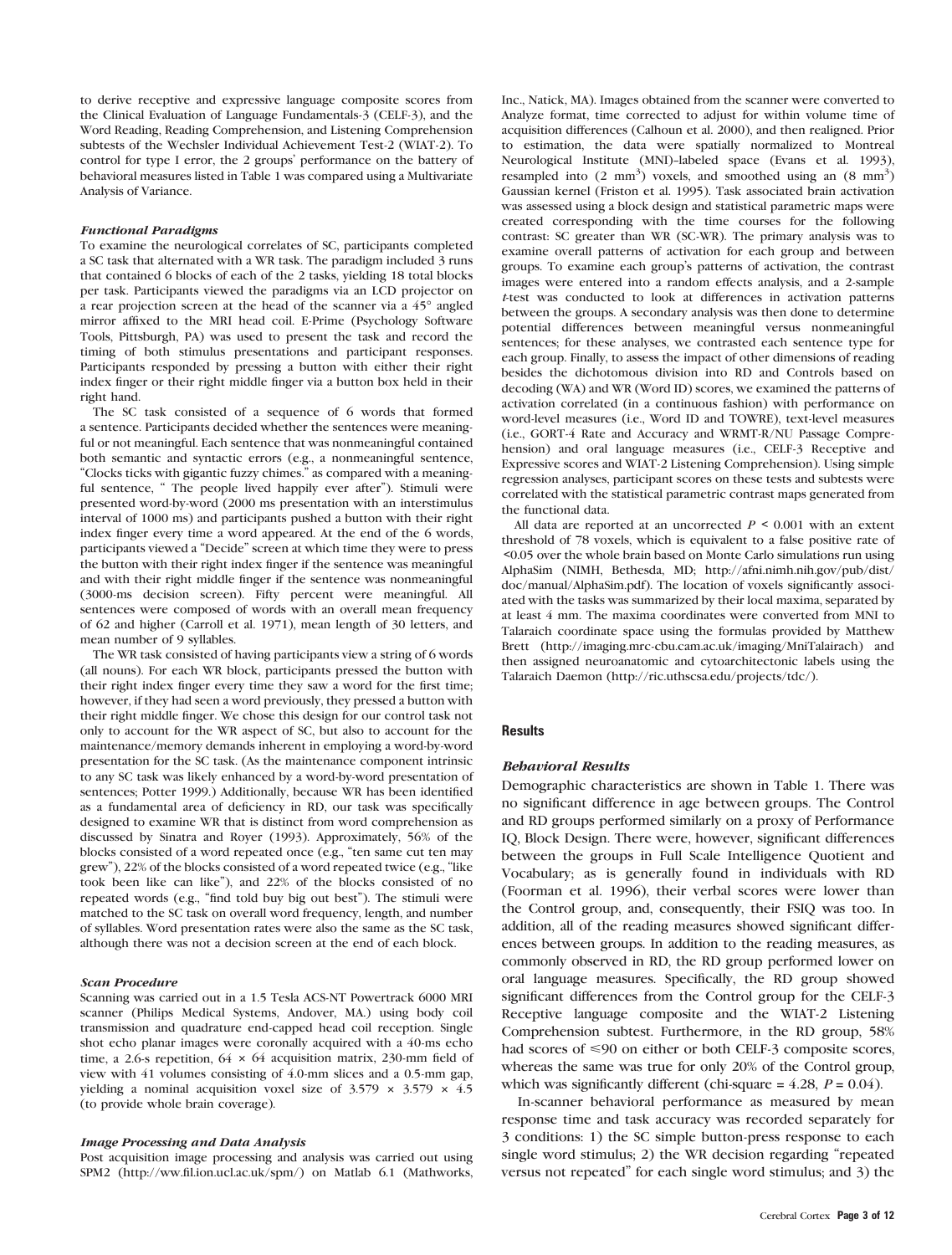Test battery scores for each participant

(a) Participants by BRIEF scores and IQ scores

| Participants |       |        | <b>BRIEF</b> | <b>WISC<sup>a</sup></b>               |                        |                               |             |                |                  |
|--------------|-------|--------|--------------|---------------------------------------|------------------------|-------------------------------|-------------|----------------|------------------|
| Group        | Age   | Sex    | ADHD         | <b>Behavioral Regulation</b><br>Index | Metacognition<br>Index | Global Executive<br>Composite | <b>FSIQ</b> | Block design   | Vocabulary       |
| Control      | 10.11 | Female | No           | 50                                    | 53                     | 52                            | 113         | 11             | 9                |
| Control      | 10.6  | Female | No           | $36\,$                                | 37                     | 36                            | 115         | 10             | 16               |
| Control      | 10.7  | Female | No           | 39                                    | 40                     | 39                            | 127         | 14             | 15               |
| Control      | 11.5  | Female | No           |                                       |                        |                               | 120         | 15             | 12               |
| Control      | 11.8  | Female | Yes          | 71                                    | 64                     | 68                            | 112         | 14             | 16               |
| Control      | 12.1  | Female | Yes          | 46                                    | 66                     | 59                            | 108         | 13             | 17               |
| Control      | 12.1  | Female | Yes          | 55                                    | 65                     | 62                            | 103         | 6              | 12               |
| Control      | 13    | Female | Ambig        | 49                                    | 63                     | 59                            | 90          | $\overline{2}$ | 11               |
| Control      | 14.8  | Female | No           | 44                                    | 42                     | 42                            | 104         | 10             | 13               |
| Control      | 10.1  | Male   | No           | 36                                    | 58                     | 49                            | 120         | 15             | 14               |
| Control      | 10.4  | Male   | No           | 54                                    | 46                     | 48                            | 135         | 19             | 16               |
| Control      | 10.5  | Male   | No           | 49                                    | 37                     | 41                            |             |                |                  |
| Control      | 13.1  | Male   | No           | 54                                    | 59                     | 58                            | 109         | 13             | 13               |
| Control      | 13.1  | Male   | Ambig        | 54                                    | 64                     | 62                            | 101         | 10             | 12               |
| Control      | 13.2  | Male   | Ambig        | 40                                    | 59                     | 53                            | 123         | 8              | 16               |
| Mean         | 11.81 |        |              | 48.36                                 | 53.79                  | 52.00                         | 113.15      | 11.31          | 13.77            |
| SD           | 1.42  |        |              | 9.61                                  | 11.29                  | 10.18                         | 12.12       | 4.42           | 2.45             |
| <b>RD</b>    | 10    | Female | No           | 49                                    | 54                     | 52                            | 87          | 4              | 10               |
| <b>RD</b>    | 11.11 | Female | No           | 44                                    | 48                     | 46                            | 102         | 14             | 11               |
| <b>RD</b>    | 11.5  | Female | No           | 42                                    | 55                     | 50                            | 95          | 5              | 8                |
| <b>RD</b>    | 11.7  | Female | Yes          | 77                                    | 80                     | 81                            | 113         | 13             | 12               |
| <b>RD</b>    | 12.5  | Female | No           | 54                                    | 58                     | 64                            | 108         | 11             | 11               |
| <b>RD</b>    | 13.8  | Female | Yes          | 89                                    | 85                     | 89                            | 121         | 14             | 11               |
| <b>RD</b>    | 14.7  | Female | No           | 49                                    | 65                     | 59                            | 106         | 15             | 10               |
| <b>RD</b>    | 9.1   | Male   | Yes          |                                       |                        |                               | $90\,$      | 9              | $\overline{7}$   |
| <b>RD</b>    | 10.2  | Male   | Ambig        | 38                                    | 48                     | 44                            | 84          | 10             | 8                |
| <b>RD</b>    | 10.2  | Male   | Yes          | 58                                    | 79                     | 72                            | 88          | 6              | 11               |
| <b>RD</b>    | 11.1  | Male   | No           | 61                                    | 42                     | 48                            | 111         | 11             | 18               |
| <b>RD</b>    | 11.1  | Male   | No           | 54                                    | 50                     | 52                            | 88          | 5              | 10               |
| <b>RD</b>    | 12.7  | Male   | No           | 54                                    | 53                     | 54                            | 104         | 10             | $\boldsymbol{9}$ |
| <b>RD</b>    | 13.9  | Male   | Yes          | 79                                    | 73                     | 77                            | 103         | 10             | 12               |
| Mean         | 11.69 |        |              | 57.54                                 | 60.77                  | 60.62                         | 100.00      | 9.79           | 10.57            |
| SD           | 1.64  |        |              | 16.04                                 | 13.61                  | 14.91                         | 11.43       | 3.62           | 2.62             |

# (b) Participants by word-level and text-level accuracy scores

| (b) Participants by word-level and text-level accuracy scores<br>Participants |       |        |                | WIAT-2       | WRMT-R/NU | GORT-4    |                   |                  |
|-------------------------------------------------------------------------------|-------|--------|----------------|--------------|-----------|-----------|-------------------|------------------|
| Group                                                                         | Age   | Sex    | ADHD           | Word reading | Word ID   | <b>WA</b> | Avg of WID and WA | Accuracy         |
| Control                                                                       | 10.11 | Female | No             | 103          | 92        | 92        | 92                | 10               |
| Control                                                                       | 10.6  | Female | No             | 107          | 107       | 101       | 104               | 12               |
| Control                                                                       | 10.7  | Female | N <sub>0</sub> | 120          | 113       | 114       | 113.5             | 12               |
| Control                                                                       | 11.5  | Female | No             | 110          | 107       | 99        | 103               | 8                |
| Control                                                                       | 11.8  | Female | Yes            | 118          | 114       | 104       | 109               | $\boldsymbol{9}$ |
| Control                                                                       | 12.1  | Female | Yes            | 112          | 110       | 103       | 106.5             | 11               |
| Control                                                                       | 12.1  | Female | Yes            | 114          | 103       | 112       | 107.5             | $\boldsymbol{9}$ |
| Control                                                                       | 13    | Female | Ambig          | 98           | 100       | 95        | 97.5              | 8                |
| Control                                                                       | 14.8  | Female | No             | 114          | 102       | 101       | 101.5             | 14               |
| Control                                                                       | 10.1  | Male   | N <sub>0</sub> | 126          | 123       | 126       | 124.5             | 17               |
| Control                                                                       | 10.4  | Male   | No             | 118          | 112       | 109       | 110.5             | 10               |
| Control                                                                       | 10.5  | Male   | N <sub>0</sub> | 133          | 125       | 125       | 125               | 20               |
| Control                                                                       | 13.1  | Male   | No             | 105          | 100       | 97        | 98.5              | $\overline{7}$   |
| Control                                                                       | 13.1  | Male   | Ambig          | 99           | 95        | 100       | 97.5              | $\overline{7}$   |
| Control                                                                       | 13.2  | Male   | Ambig          | 111          | 100       | 97        | 98.5              | 9                |
| Mean                                                                          | 11.81 |        |                | 112.53       | 106.87    | 105.00    | 105.93            | 10.87            |
| SD                                                                            | 1.42  |        |                | 9.64         | 9.47      | 10.29     | 9.55              | 3.70             |
| <b>RD</b>                                                                     | 10    | Female | No             | 77           | 77        | 82        | 79.5              | 4                |
| <b>RD</b>                                                                     | 11.11 | Female | N <sub>0</sub> | 73           | 82        | 82        | 82                | $\overline{c}$   |
| <b>RD</b>                                                                     | 11.5  | Female | N <sub>0</sub> | 86           | 94        | 91        | 92.5              | 5                |
| <b>RD</b>                                                                     | 11.7  | Female | Yes            | 82           | 92        | 99        | 95.5              | $\overline{7}$   |
| <b>RD</b>                                                                     | 12.5  | Female | No             | 85           | 89        | 92        | 90.5              | 8                |
| <b>RD</b>                                                                     | 13.8  | Female | Yes            | 88           | 93        | 86        | 89.5              | $\overline{7}$   |
| <b>RD</b>                                                                     | 14.7  | Female | No             | 83           | 83        | 87        | 85                | 8                |
| <b>RD</b>                                                                     | 9.1   | Male   | Yes            | 89           |           | 87        | 87                | 9                |
| <b>RD</b>                                                                     | 10.2  | Male   | Ambig          | 92           | 93        | 88        | 90.5              | 3                |
| <b>RD</b>                                                                     | 10.2  | Male   | Yes            | 73           | 75        | 69        | 72                |                  |
| <b>RD</b>                                                                     | 11.1  | Male   | No             | 93           | 86        | 84        | 85                | 5                |
| <b>RD</b>                                                                     | 11.1  | Male   | No             | 83           | 86        | 86        | 86                | 3                |
| <b>RD</b>                                                                     | 12.7  | Male   | No             | 83           | 84        | 89        | 86.5              |                  |
| <b>RD</b>                                                                     | 13.9  | Male   | Yes            | 86           | 88        | 85        | 86.5              | $\overline{2}$   |
| Mean                                                                          | 11.69 |        |                | 83.79        | 86.67     | 86.21     | 86.29             | 4.86             |
| <b>SD</b>                                                                     | 1.64  |        |                | 6.15         | 6.18      | 6.62      | 5.83              | 2.57             |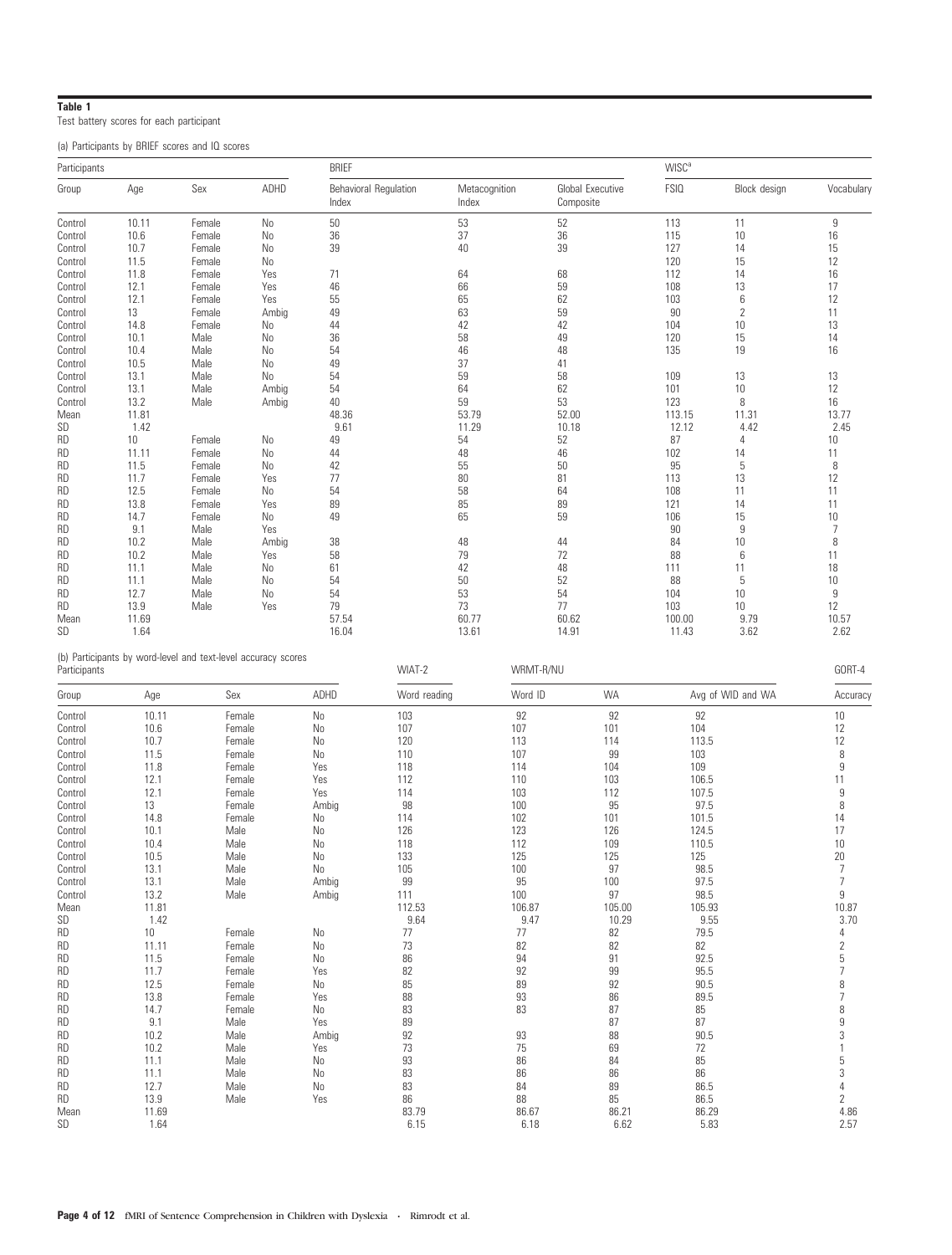Continued

(c) Participants by word-level and text-level fluency scores Participants TOWRE GORT-4

| Group     | Age   | Sex    | ADHD      | SiteWrdEff | PhonDecode | Overall | Rate             |  |
|-----------|-------|--------|-----------|------------|------------|---------|------------------|--|
| Control   | 10.11 | Female | No        | 96         | 84         | 88      | 11               |  |
| Control   | 10.6  | Female | No        | $95\,$     | 90         | 91      | 11               |  |
| Control   | 10.7  | Female | No        | 115        | 113        | 117     | 15               |  |
| Control   | 11.5  | Female | No        | 102        | 102        | 102     | 11               |  |
| Control   | 11.8  | Female | Yes       | 97         | 105        | 101     | 11               |  |
| Control   | 12.1  | Female | Yes       | 97         | 108        | 103     | 11               |  |
| Control   | 12.1  | Female | Yes       | 101        | 105        | 104     | 8                |  |
| Control   | 13    | Female | Ambig     | 91         | 91         | 89      | 8                |  |
| Control   | 14.8  | Female | No        | 88         | 107        | 97      | 12               |  |
| Control   | 10.1  | Male   | No        | 107        | 113        | 112     | 15               |  |
| Control   | 10.4  | Male   | No        | 110        | 107        | 110     | 13               |  |
| Control   | 10.5  | Male   | No        | 117        | 134        | 131     | 19               |  |
| Control   | 13.1  | Male   | <b>No</b> | 98         | 100        | 99      | 9                |  |
| Control   | 13.1  | Male   | Ambig     | 101        | 93         | 96      | $\boldsymbol{9}$ |  |
| Control   | 13.2  | Male   | Ambig     | 99         | 94         | 96      | 11               |  |
| Mean      | 11.81 |        |           | 100.93     | 103.07     | 102.40  | 11.60            |  |
| SD        | 1.42  |        |           | 8.22       | 12.22      | 11.42   | 2.95             |  |
| <b>RD</b> | 10    | Female | No        | 84         | 83         | 80      | 5                |  |
| <b>RD</b> | 11.11 | Female | No        | 85         | 79         | 78      | 5                |  |
| <b>RD</b> | 11.5  | Female | No        | 94         | 80         | 84      | 9                |  |
| <b>RD</b> | 11.7  | Female | Yes       | 62         | 73         | 61      |                  |  |
| <b>RD</b> | 12.5  | Female | No        | 85         | 72         | 74      | 6                |  |
| <b>RD</b> | 13.8  | Female | Yes       | 89         | 92         | 89      | 8                |  |
| <b>RD</b> | 14.7  | Female | No        | 95         | 75         | 82      | 8                |  |
| <b>RD</b> | 9.1   | Male   | Yes       |            |            |         |                  |  |
| <b>RD</b> | 10.2  | Male   | Ambig     | 91         | 84         | 85      | $\overline{7}$   |  |
| <b>RD</b> | 10.2  | Male   | Yes       | 81         | 59         | 64      | 3                |  |
| <b>RD</b> | 11.1  | Male   | No        | 94         | 81         | 85      | 8                |  |
| <b>RD</b> | 11.1  | Male   | No        | 91         | 82         | 84      | 5                |  |
| <b>RD</b> | 12.7  | Male   | No        | 92         | 85         | 86      | $\overline{7}$   |  |
| <b>RD</b> | 13.9  | Male   | Yes       | 91         | 83         | 84      | 7                |  |
| Mean      | 11.69 |        |           | 87.42      | 79.08      | 79.83   | 6.36             |  |
| SD        | 1.64  |        |           | 9.10       | 8.40       | 8.90    | 1.74             |  |

| Participants | (d) Participants by oral language scores |        |       | CELF-3    | WIAT-2     |                 |
|--------------|------------------------------------------|--------|-------|-----------|------------|-----------------|
| Group        | Age                                      | Sex    | ADHD  | Receptive | Expressive | Listening comp. |
| Control      | 10.11                                    | Female | No    | 104       | 90         | 102             |
| Control      | 10.6                                     | Female | No    | 108       | 114        | 94              |
| Control      | 10.7                                     | Female | No    | 122       | 125        | 113             |
| Control      | 11.5                                     | Female | No    | 100       | 106        | 126             |
| Control      | 11.8                                     | Female | Yes   | 100       | 112        | 108             |
| Control      | 12.1                                     | Female | Yes   | 78        | 94         | 104             |
| Control      | 12.1                                     | Female | Yes   | 116       | 104        | 101             |
| Control      | 13                                       | Female | Ambig | 94        | 90         | 103             |
| Control      | 14.8                                     | Female | No    | 120       | 110        | 104             |
| Control      | 10.1                                     | Male   | No    | 114       | 118        | 118             |
| Control      | 10.4                                     | Male   | No    | 112       | 98         | 122             |
| Control      | 10.5                                     | Male   | No    | 128       | 102        | 134             |
| Control      | 13.1                                     | Male   | No    | 118       | 94         | 121             |
| Control      | 13.1                                     | Male   | Ambig | 100       | 98         | 107             |
| Control      | 13.2                                     | Male   | Ambig | 100       | 106        | 124             |
| Mean         | 11.81                                    |        |       | 107.60    | 104.07     | 112.07          |
| SD           | 1.42                                     |        |       | 12.88     | 10.40      | 11.45           |
| <b>RD</b>    | 10                                       | Female | No    | 96        | 112        | 99              |
| <b>RD</b>    | 11.11                                    | Female | No    |           |            |                 |
| <b>RD</b>    | 11.5                                     | Female | No    | 100       | 116        | 114             |
| <b>RD</b>    | 11.7                                     | Female | Yes   | 120       | 112        | 104             |
| <b>RD</b>    | 12.5                                     | Female | No    | 114       | 104        | 96              |
| <b>RD</b>    | 13.8                                     | Female | Yes   | 94        | 94         | 100             |
| <b>RD</b>    | 14.7                                     | Female | No    | 104       | 86         | 85              |
| <b>RD</b>    | 9.1                                      | Male   | Yes   | 69        | 84         | 101             |
| <b>RD</b>    | 10.2                                     | Male   | Ambig | 75        | 80         | 102             |
| <b>RD</b>    | 10.2                                     | Male   | Yes   | 78        | 88         | 106             |
| <b>RD</b>    | 11.1                                     | Male   | No    |           |            |                 |
| <b>RD</b>    | 11.1                                     | Male   | No    | 69        | 84         | 87              |
| <b>RD</b>    | 12.7                                     | Male   | No    | 90        | 94         | 96              |
| <b>RD</b>    | 13.9                                     | Male   | Yes   | 78        | 102        |                 |
| Mean         | 11.69                                    |        |       | 87.70     | 94.00      | 101.00          |
| SD           | 1.64                                     |        |       | 16.85     | 12.33      | 8.33            |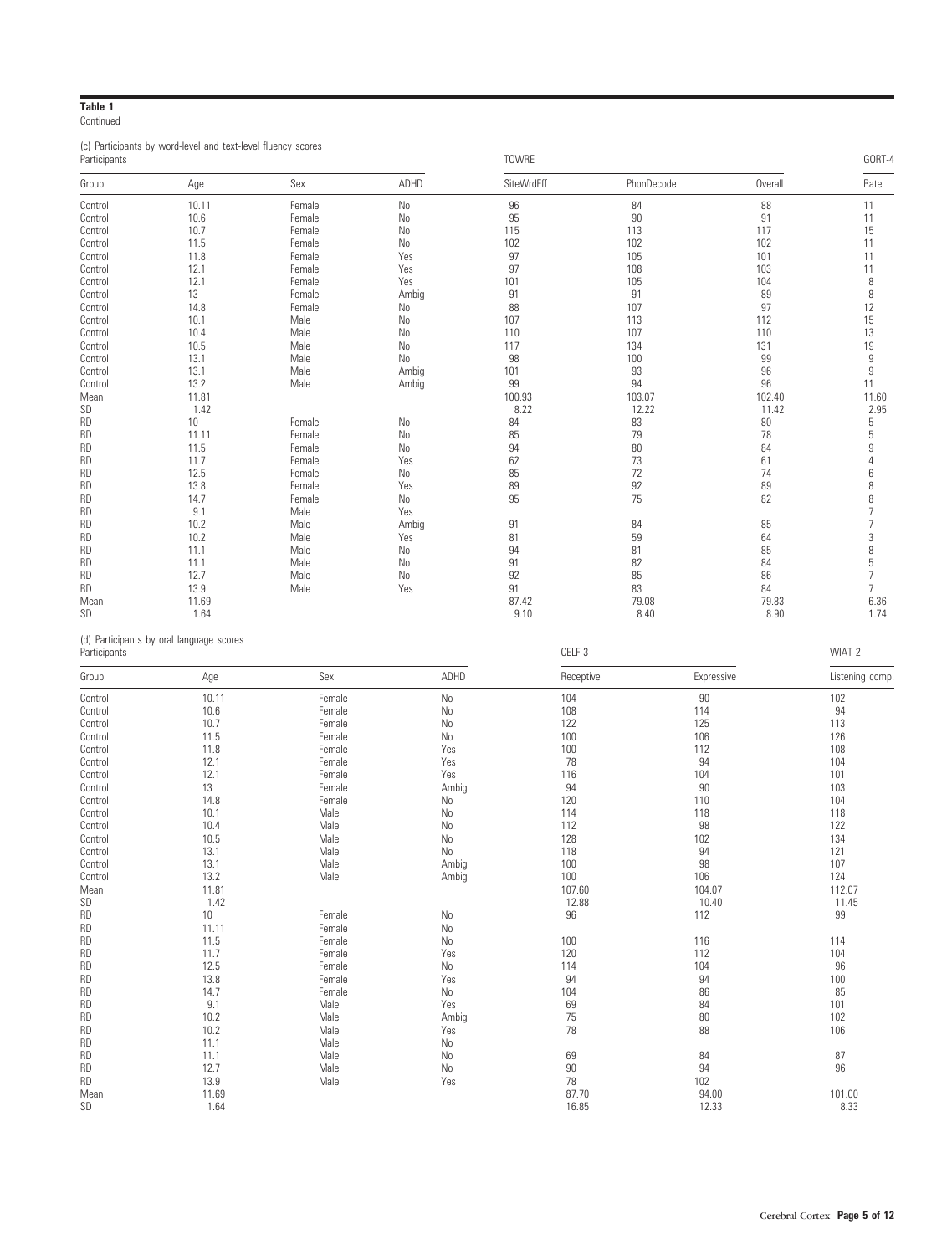(e) Participants by reading comprehension scores

| Participants |                 |        | GORT-4         | WIAT-2         | WRMT-R/NU     |               |
|--------------|-----------------|--------|----------------|----------------|---------------|---------------|
| Group        | Age             | Sex    | ADHD           | Comprehension  | Reading comp. | Passage comp. |
| Control      | 10.11           | Female | No             | 11             | 101           | 108           |
| Control      | 10.6            | Female | N <sub>0</sub> | 14             | 114           | 112           |
| Control      | 10.7            | Female | No             | 8              | 107           | 114           |
| Control      | 11.5            | Female | N <sub>0</sub> | 12             | 119           | 111           |
| Control      | 11.8            | Female | Yes            | 14             | 104           | 123           |
| Control      | 12.1            | Female | Yes            | 15             | 118           | 111           |
| Control      | 12.1            | Female | Yes            | 5              | 108           | 116           |
| Control      | 13              | Female | Ambig          | 8              | 104           | 98            |
| Control      | 14.8            | Female | N <sub>0</sub> | 12             | 124           | 108           |
| Control      | 10.1            | Male   | No             | 13             | 107           | 127           |
| Control      | 10.4            | Male   | No             | 15             | 102           | 116           |
| Control      | 10.5            | Male   | N <sub>0</sub> | 20             | 127           | 126           |
| Control      | 13.1            | Male   | No             | 14             | 118           | 103           |
| Control      | 13.1            | Male   | Ambig          | 13             | 106           | 93            |
| Control      | 13.2            | Male   | Ambig          | 12             | 120           | 117           |
| Mean         | 11.81           |        |                | 12.40          | 111.93        | 112.20        |
| SD           | 1.42            |        |                | 3.54           | 8.49          | 9.54          |
| <b>RD</b>    | 10 <sup>1</sup> | Female | No             | 13             | 89            | 83            |
| <b>RD</b>    | 11.11           | Female | N <sub>0</sub> | 9              |               | 84            |
| <b>RD</b>    | 11.5            | Female | No             | 12             | 118           | 92            |
| <b>RD</b>    | 11.7            | Female | Yes            | 9              | 96            | 90            |
| <b>RD</b>    | 12.5            | Female | No             | 11             | 90            | 100           |
| <b>RD</b>    | 13.8            | Female | Yes            | 8              | 97            | 93            |
| <b>RD</b>    | 14.7            | Female | No             | $\overline{7}$ | 105           | 91            |
| <b>RD</b>    | 9.1             | Male   | Yes            | 8              | 91            |               |
| <b>RD</b>    | 10.2            | Male   | Ambig          | 8              | 91            | 93            |
| <b>RD</b>    | 10.2            | Male   | Yes            | 6              | 98            | 73            |
| <b>RD</b>    | 11.1            | Male   | No             | 19             |               | 123           |
| <b>RD</b>    | 11.1            | Male   | N <sub>0</sub> | 11             | 88            | 88            |
| <b>RD</b>    | 12.7            | Male   | No             | 10             | 110           | 93            |
| <b>RD</b>    | 13.9            | Male   | Yes            | 8              |               | 100           |
| Mean         | 11.69           |        |                | 9.93           | 100.75        | 93.25         |
| SD           | 1.64            |        |                | 3.27           | 9.53          | 11.82         |

<sup>a</sup>Children received either the third or fourth editions of the Wechsler Intelligence Scale for Children (WISC).

SC decision regarding ''meaningful versus nonmeaninfgul'' after each 6 word sentence block. For the SC simple button-press response, both groups had the same mean accuracy (Controls = 96.0  $\pm$  7.7, RDs = 96.6  $\pm$  4.2, *P* < 0.83) and mean reaction time (Controls = 784.8  $\pm$  217.4, RDs = 777.9  $\pm$  131.6,  $P < 0.92$ ). Additionally for the WR decision, both groups demonstrated the same mean accuracy (Controls =  $93.1 \pm 8.8$ , RDs =  $90.7 \pm$ 6.9,  $P < 0.42$ ) and mean reaction time (Controls = 865.42  $\pm$ 225.4, RDs =  $835.34 \pm 133.11$ ,  $P < 0.42$ ). However, during the SC *decision* portion of the task (correctly identifying whether the 18 sentences were meaningful or not), Controls (87.2 ± 9.2) were significantly more accurate ( $P < 0.001$ ) than RDs  $(65.9 \pm 21.6)$  although there remained no difference in reaction time (Controls =  $980.4 \pm 254.9$ , RDs =  $1108.9 \pm 294.3$ ,  $P < 0.24$ ). Because of this significant difference in accuracy for the sentence judgment, we modeled the fMRI results both with and without those participants in the RD group that performed poorly; because the same activation patterns were present with and without these participants, we did not discard these participants' data. Similarly, fMRI contrasts covarying for sentence accuracy were nearly identical to those without this covariable (see Table 2).

# fMRI Results

# SC versus WR Contrasts

(Note: To insure our results were not overly confounded with the presence of ADHD, we conducted analyses of covariance [ANCOVAs] covarying for various BRIEF scores (Global Composite, Metacognition Index, as well as Behavioral Index). The results of the ANCOVA analyses are not presented because they revealed almost identical findings to those analyses without covariates.)

Control group results. For Controls, the SC greater than WR contrast (SC-WR) showed activation in areas typically associated with both word-level and sentence-level reading tasks, including Brodmann Area (BA) 47 of the left inferior frontal gyrus, left superior frontal gyrus and extrastriate regions (Fig. 1). The opposite contrast (WR-SC) showed activation in areas more typically associated with isolated WR, including a left insula/ superior temporal gyrus region and left supramarginal gyrus.

RD group results. For the RD group, the SC-WR contrast closely resembled that of Controls; however, the RD group lacked the left superior frontal gyrus activation seen in the Control group and instead showed additional activation in left languagerelated regions including Inferior Frontal Gyrus (IFG), Middle Temporal Gyrus (MTG) and Superior Temporal Gyrus (STG).

Between-group results. There was no significant difference between the mean SC-WR images for RD's and Controls; however, the opposite contrast (WR-SC) did show RD greater than Control activation in left MTG, STG, and insula, and right temporal and inferior parietal lobe regions (see Fig. 2).

# Meaningful versus Nonmeaningful Sentence Contrasts

Control group results. The contrast of meaningful SC greater than nonmeaningful SC (MSC-NMSC) revealed very little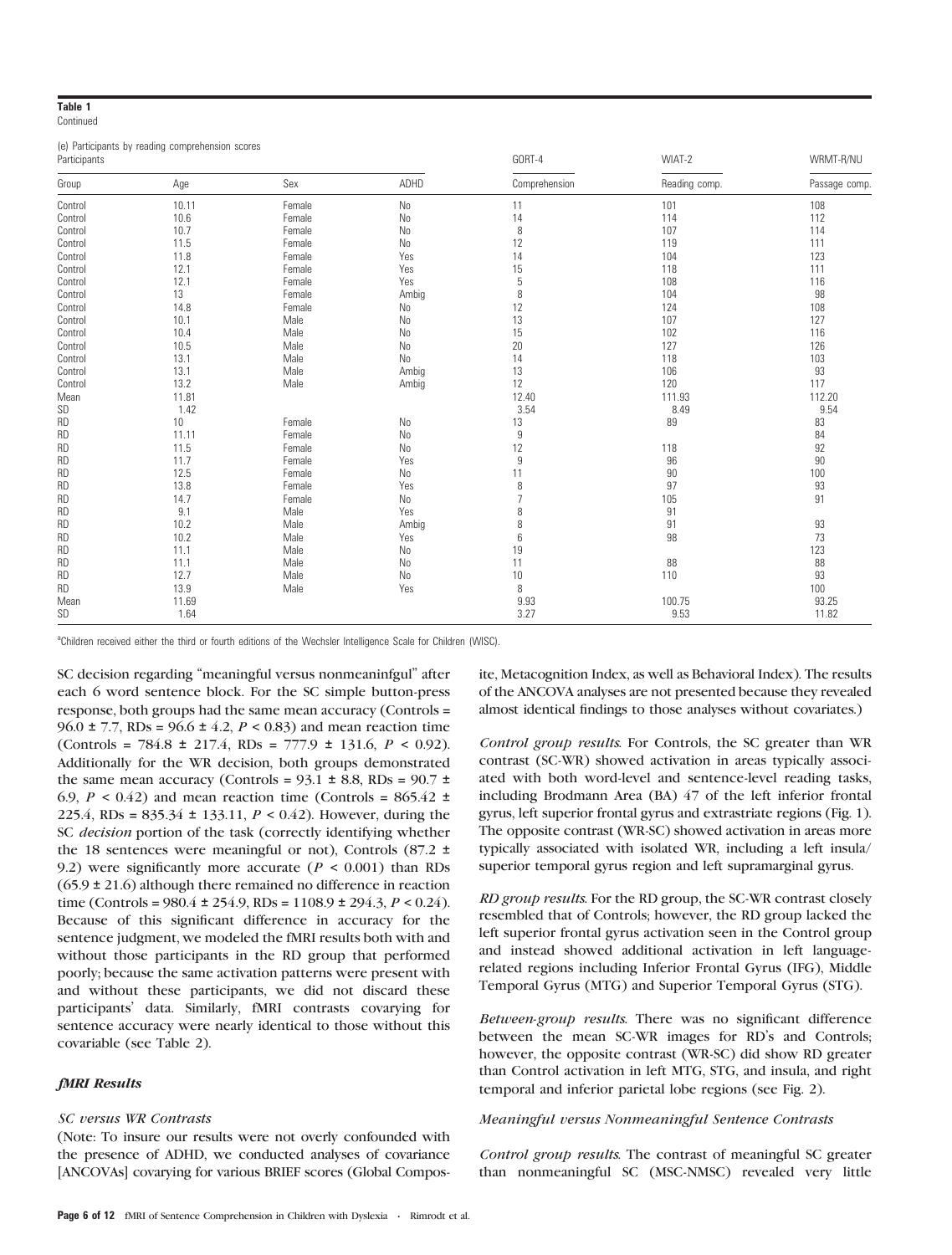Regions of significant activation for the rd and control groups separately and group comparisons

|                             |                                                                      |          |        | Coordinates    |                |                          |              |
|-----------------------------|----------------------------------------------------------------------|----------|--------|----------------|----------------|--------------------------|--------------|
| Cluster size                | Region included                                                      | BA       | Side   | X              | У              | Z                        | Z value      |
| Controls: $SC > WR$         |                                                                      |          |        |                |                |                          |              |
| 2242                        | Lingual gyrus                                                        |          | R      | 14             | $-80$          | $-4$                     | 5.50         |
|                             | Cuneus                                                               |          | R      | 8              | $-74$          | 6                        | 4.77         |
|                             | Fusiform gyrus                                                       |          | R      | 26             | $-59$          | $-7$                     | 4.17         |
|                             | Cerebellum                                                           |          | R      | 26             | $-67$          | $-15$                    | 4.22         |
| 248                         | Middle occipital gyrus                                               | 19       | R      | 34             | $-83$          | 19                       | 4.99         |
| 274<br>115                  | Inferior frontal gyrus<br>Superior frontal gyrus                     | 47       | L<br>L | $-53$<br>$-4$  | 25<br>15       | $-6$<br>62               | 4.68<br>4.02 |
| RDs: SC > WR                |                                                                      |          |        |                |                |                          |              |
| 730                         | Superior temporal gyrus                                              | 38       | L      | $-54$          | 5              | $-10$                    | 4.63         |
|                             | Inferior frontal gyrus                                               |          | L      | $-53$          | 29             | $-8$                     | 4.21         |
| 85                          | Cerebellum                                                           |          | L      | $-22$          | $-81$          | $-33$                    | 4.51         |
| 330                         | Lingual gyrus                                                        |          | R      | 24             | $-82$          | $-3$                     | 4.25         |
| 89                          | Superior frontal gyrus                                               |          | R      | 6              | 11             | 58                       | 4.16         |
| 119                         | Inferior frontal gyrus                                               | 47       | R      | 53             | 31             | 0                        | 4.05         |
| 171                         | Middle temporal gyrus                                                | 21       | L      | $-46$          | $-29$          | $-4$                     | 3.92         |
| 198                         | Cuneus                                                               |          | R      | 6              | $-75$          | 6                        | 3.79         |
|                             | Lingual gyrus                                                        |          | R      | 18             | $-68$          | $\overline{\phantom{a}}$ | 3.34         |
| 94                          | Superior temporal gyrus                                              | 22       | L      | $-63$          | $-49$          | 21                       | 3.62         |
| Controls: $WR > SC$<br>2548 |                                                                      |          | L      | $-6$           | 19             | 25                       | 4.68         |
|                             | Anterior cingluate<br>Cingulate gyrus                                |          | R      | 6              | 19             | 27                       | 4.65         |
| 1373                        | Superior temporal gyrus                                              |          | L      | $-48$          | $-18$          | -2                       | 4.52         |
|                             | Precentral gyrus                                                     | 6        | L      | $-46$          | $-9$           | 6                        | 4.49         |
|                             | Insula                                                               |          | L      | $-42$          | $\overline{2}$ | 11                       | 4.30         |
| 1045                        | Inferior parietal lobe                                               |          | R      | 46             | $-32$          | 29                       | 4.45         |
| 446                         | Cerebellum                                                           |          | L      | $-14$          | $-61$          | $-19$                    | 4.44         |
| 177                         | Pons                                                                 |          | R      | 14             | $-24$          | $-22$                    | 4.43         |
| 587                         | Subgyral temporal                                                    |          | R      | 40             | $-9$           | $-15$                    | 4.08         |
|                             | Insula                                                               |          | R      | 40             | $-8$           | $-5$                     | 3.81         |
| 101                         | Superior temporal gyrus                                              | 22       | R      | 61             | $-10$          | 0                        | 4.26         |
|                             | Precentral gyrus                                                     | 43       | R      | 57             | $-7$           | 10                       | 3.25         |
| 331                         | Medial frontal gyrus<br>Anterior cingulate                           | 10       | R<br>R | 8<br>8         | 47<br>41       | 9<br>$-2$                | 4.12<br>3.57 |
| 222                         | Middle frontal gyrus                                                 | 8        | R      | 30             | 20             | 47                       | 4.08         |
| 182                         | Middle frontal gyrus                                                 |          | L      | $-32$          | 31             | 28                       | 3.96         |
| 235                         | Inferior parietal lobe                                               | 40       | L      | $-42$          | $-56$          | 40                       | 3.92         |
|                             | Supramarginal gyrus                                                  |          | L      | $-50$          | $-49$          | 37                       | 3.67         |
| 215                         | Superior frontal gyrus                                               | 10       | R      | 24             | 44             | 22                       | 3.71         |
|                             | Middle frontal gyrus                                                 |          | R      | 34             | 36             | 29                       | 3.54         |
| 80                          | Thalamus                                                             |          | L      | $-14$          | $-29$          | 11                       | 3.66         |
| 151                         | Middle temporal gyrus                                                | 21       | R      | 65             | $-12$          | $-11$                    | 3.60         |
|                             | Fusiform gyrus                                                       | 20       | R      | 57             | $-17$          | $-23$                    | 3.58         |
|                             | $RDs >$ Controls for $SC > WRa$ (or Controls $> RDs$ for WR $> SC$ ) |          |        |                |                |                          |              |
| 373                         | Cerebellum                                                           |          | L      | $-16$          | $-57$          | $-19$                    | 4.41         |
| 137                         | Inferior parietal lobe                                               | 40<br>13 | R      | 61             | $-39$          | 30                       | 4.31         |
| 1351                        | Insula                                                               | 38       | L<br>L | $-42$<br>$-44$ | 1<br>9         | 11<br>$-7$               | 4.27<br>3.82 |
| 247                         | Superior temporal gyrus<br>Insula                                    |          | R      | 40             | $-6$           | $-6$                     | 4.15         |
|                             | Subgyral temporal                                                    |          | R      | 44             | $-12$          | $-16$                    | 3.47         |
| 97                          | Cuneus                                                               |          | L      | $-20$          | $-74$          | 30                       | 4.14         |
| 129                         | Middle temporal gyrus                                                |          | Г      | $-50$          | $-16$          | $-4$                     | 4.09         |
|                             | Superior temporal gyrus                                              |          | L      | $-51$          | $-8$           | $-5$                     | 3.35         |
| 84                          | Temporal lobe/uncus                                                  |          | L      | $-28$          | 0              | $-32$                    | 4.06         |
| 330                         | Cingulate gyrus                                                      |          | R      | 12             | 12             | 41                       | 3.67         |
|                             | Superior frontal gyrus                                               |          | R      | 18             | 18             | 43                       | 3.54         |
| 78                          | Claustrum                                                            |          | R      | 26             | 17             | $-3$                     | 3.62         |
|                             |                                                                      |          |        |                |                |                          |              |

<sup>a</sup>Covarying for CELF-3 receptive scores yielded significant activation in left cerebellum for RD's greater than Controls. Covarying for CELF-3 expressive scores yielded very similar left hemisphere activations (STG, insula and cerebellum) to those found without co-varying but the previously found right hemisphere activation did not persist. Covarying for accuracy on the SC decision yielded almost identical results to those found without covarying, including left cerebellum, left STG, left insula, left temporal lobe/uncus, right IPL right cingulate gyrus, and right SFG.

significant activation. For the opposite contrast (NMSC-MSC) we found significant activation in the Control group in left IFG  $(BA 44/45)$  and left STG.

RD group results. Neither contrast (MSC-NMSC and MSC-NMSC) revealed significant activation among the RD group.

Between-group results. Results of 2-sample t-tests revealed significant differences between groups only for the MSC-NMSC



Figure 1. Areas of activation associated with SC processing after controlling for WR. Areas in red represent activation for Controls; areas in green represent RDs (overlapping areas are in yellow).

contrast; these differences were confined to right pre/ postcentral gyrus (see Table 3). T-tests for between-group differences on the opposite contrast (NMSC-MSC), showed greater Control group activation in the left inferior frontal gyrus (BA 45/47) and bilateral extrastriate regions.

Meaningful Sentences versus WR Contrasts

Control group results. For the Control group, the MSC-WR contrast showed activation in bilateral extrastriate areas.

RD group results. For the RD group, the MSC-WR contrast showed activation in left inferior frontal gyrus (BA 47), bilateral middle temporal gyrus, and right extrastriate regions. The RD group showed activation in right inferior frontal gyrus (45/46), left middle and superior temporal gyri, and bilateral extrastriate.

Between-group results. The results of the 2-sample t-tests on both contrast (MSC-WR and WR-MSC) showed no significant Control group activation greater than RDs. However, the RD group did show greater activation on the MSC-WR contrast in a small cluster of activation in the right postcentral gyrus. Additionally, on the opposite contrast (WR-MSC) the RD group showed extensive activation compared with Controls in many areas, including right superior temporal gyrus, left subgyral temporal (extending into middle and superior temporal gyri), right superior frontal gyrus, left insula, and bilateral extrastriate regions (see Table 3).

# fMRI Correlations with Behavioral Measures

Results of the regression analyses showed a number of significant correlations with behavioral measures, and distinct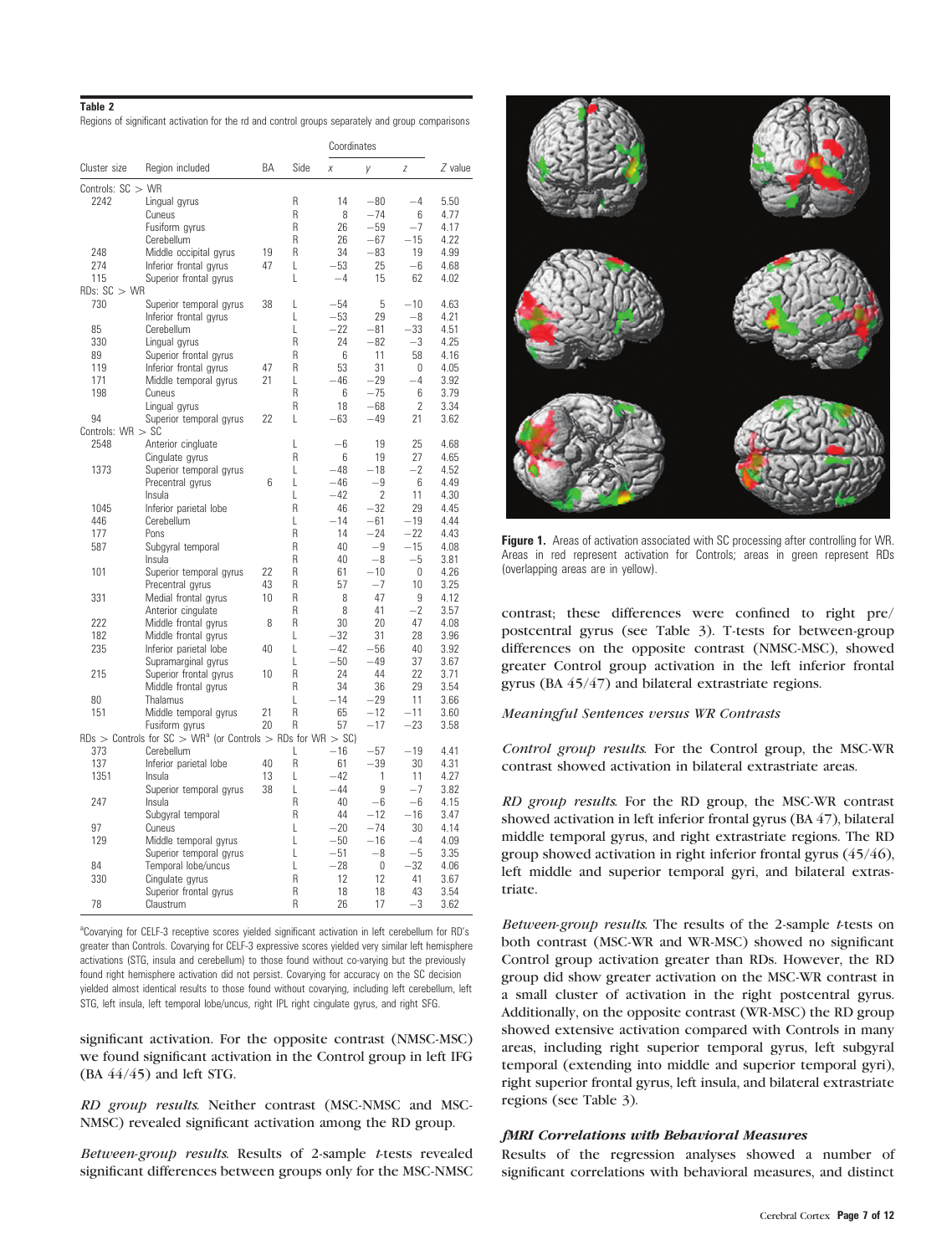

Figure 2. All areas of activation represent Group  $\times$  Task interactions. Areas in red represent activation associated with RD greater than Control for SC greater than WR. Areas of activation in green are associated with RD greater than Control for nonmeaningful sentences greater than WR. Lastly, the area in blue is associated with RD greater than Control for meaningful sentences greater than WR.

differential patterns of activation associated with different components of reading/language. Findings from all of the correlations between the clusters of activation and behavioral measures were too extensive to list exhaustively; however, we describe the patterns of significant findings below. All areas of activation discussed were correlated at  $P \leq 0.05$ , corrected for multiple comparisons. Behavioral tests included in correlation analyses were broken down into: word- and text-level accuracy measures (i.e., WRMT-R/NU Word ID and WA, WIAT-2 Word Reading, and the GORT-4 Accuracy), word- and text-level fluency measures (the TOWRE composite and GORT-4 Rate); oral language measures (Listening Comprehension and Expressive/Receptive subtests from CELF-3); and reading comprehension measures (GORT-4 Comprehension, WIAT-2 Reading Comprehension, and WRMT-R/NU Passage Comprehension). Both positive and negative correlations were conducted for each of the accuracy, fluency, oral language, and reading comprehension tests; below we report results of significant correlations only.

# Accuracy Measures

The WA showed significant positive correlations with right middle and superior frontal gyri, whereas Word ID was positively correlated with left medial frontal gyrus activation. Negative correlations with bilateral insula (BA 13), left cerebellum, and right supramarginal gyrus (BA 40) were present with all accuracy measures (Word Reading, WA, Word ID, GORT-4 Accuracy). On further subdivision of the accuracy measures, analyses revealed real word measures (Word Reading, Word ID, GORT-4 Accuracy) were negatively correlated to right superior temporal lobe activation, whereas the

#### Table 3

Regions of significant activation for different sentence types (meaningful and nonmeaningful) versus repeat random effects analysis and between-group contrasts

|                                                                             |       |        | Coordinates |             |             |
|-----------------------------------------------------------------------------|-------|--------|-------------|-------------|-------------|
| Region included                                                             | BA    | Side   | X           | У           | Z           |
| Controls: meaningful sentences > WR                                         |       |        |             |             |             |
| Lingual gyrus                                                               | 18    | L      | $-8$        | $-80$       | $-4$        |
| Lingual gyrus                                                               | 18    | R      | 16          | $-76$       | $-5$        |
| Cuneus                                                                      |       | R      | 26          | $-86$       | 26          |
| Middle occipital gyrus<br>RDs: Meaningful sentences > WR                    |       | R      | 36          | $-85$       | 17          |
| Superior occipital gyrus                                                    | 19    | R      | 36          | $-84$       | 32          |
| Middle occipital gyrus                                                      |       | R      | 16          | $-90$       | 17          |
| Lingual gyrus                                                               |       | R      | 10          | $-80$       | -4          |
| Cuneus                                                                      |       | R      | 6           | $-77$       | 9           |
| Middle temporal gyrus                                                       |       | R      | 55          | $-67$       | 20          |
| Middle temporal gyrus                                                       | 22    | L      | $-65$       | $-39$       | 4           |
| Inferior frontal gyrus                                                      | 47    | L      | $-53$       | 27          | $-8$        |
| Middle frontal gyrus                                                        | 6     | L      | $-40$       | $-1$        | 57          |
| $RDs >$ Controls for meaningful sentences $>$ WR<br>Postcentral gyrus       | 3     | R      | 44          | $-20$       | 56          |
| Controls: nonmeaningful sentences > WR                                      |       |        |             |             |             |
| Lingual gyrus                                                               |       | R      | 12          | $-80$       | -4          |
| Lingual gyrus                                                               |       | L      | $-22$       | $-84$       | $-9$        |
| Cuneus                                                                      | 19    | R      | 10          | $-74$       | 6           |
| Cerebellum                                                                  |       | R      | 16          | $-79$       | $-16$       |
| Cerebellum                                                                  |       | L      | $-18$       | $-82$       | $-18$       |
| Middle occipital gyrus                                                      |       | R      | 32          | $-88$       | 17          |
| Inferior frontal gyrus                                                      | 45/47 | L      | $-53$       | 25          | $-6$        |
| Superior frontal gyrus<br>RDs: nonmeaningful sentences $>$ WR               |       | L      | $-6$        | 13          | 62          |
| Cuneus                                                                      | 17/7  | L      | $-20$       | $-93$       | $-2$        |
| Inferior occipital gyrus                                                    |       | L      | $-38$       | $-68$       | $-3$        |
| Middle occipital gyrus                                                      | 19    | L      | $-38$       | $-87$       | 15          |
| Precuneus                                                                   |       | R      | 26          | $-78$       | 26          |
| Lingual gyrus                                                               | 18    | R      | 20          | $-72$       | $-1$        |
| Inferior frontal gyrus                                                      | 45/46 | R      | 57          | 34          | 13          |
| Middle temporal gyrus                                                       | 21    | L      | $-51$       | $-1$        | $-15$       |
| Superior temporal gyrus                                                     |       | L      | $-53$       | 7           | $-10$       |
| $RDs >$ Controls for nonmeaningful sentences $>$ WR                         |       |        |             | $-45$       |             |
| Subgyral parietal<br>Subgyral temporal                                      |       | L<br>R | $-26$<br>44 | $-34$       | 32<br>$-13$ |
| Subgyral temporal                                                           |       | L      | $-38$       | $-68$       | $-2$        |
| Thalamus                                                                    |       | L      | $-14$       | $-30$       | 13          |
| Cerebellum                                                                  |       | L      | $-20$       | $-57$       | $-19$       |
| Insula                                                                      | 13    | R      | 42          | $^{-2}$     | $-3$        |
| Insula                                                                      |       | L      | $-32$       | $-9$        | 15          |
| Superior frontal gyrus                                                      |       | R      | 20          | 14          | 45          |
| Precentral gyrus                                                            | 6     | L      | $-55$       | $-3$        | 13          |
| Precentral gyrus<br>Postcentral gyrus                                       |       | R<br>L | 53<br>$-42$ | -9<br>$-20$ | 10<br>25    |
| Cingulate gyrus                                                             |       | R      | 14          | 1           | 29          |
| Middle temporal gyrus                                                       |       | R      | 40          | $-69$       | 20          |
| Superior temporal gyrus                                                     | 21    | R      | 61          | $-6$        | $-1$        |
| Parahippocampal gyrus                                                       | 19    | L      | $-34$       | $-45$       | $-6$        |
| Middle occipital gyrus                                                      |       | R      | 30          | $-73$       | 17          |
| Precuneus                                                                   |       | L      | $-20$       | $-68$       | 33          |
| Precuneus                                                                   | 7     | R      | 14          | $-59$       | 55          |
| Cuneus                                                                      |       | L      | $-18$       | -76         | 33          |
| Controls: meaningful sentences > nonmeaningful sentences<br>Cingulate gyrus | 31    | R      | 10          | $-41$       | 35          |
| Postcentral gyrus                                                           | 3     | L      | $-55$       | -23         | 38          |
| RDs: meaningful sentences $>$ nonmeaningful sentences                       |       |        |             |             |             |
| Superior frontal gyrus                                                      |       | R      | 8           | 1           | 64          |
| $RDs >$ Controls for meaningful sentences $>$ nonmeaningful sentences       |       |        |             |             |             |
| Precentral gyrus                                                            |       | R      | 36          | $-26$       | 64          |
| Postcentral gyrus                                                           | 3     | R      | 44          | $-21$       | 54          |
| Controls: nonmeaningful sentences > meaningful sentences                    |       |        |             |             |             |
| Inferior frontal gyrus                                                      | 44/45 | L      | $-57$       | 18          | 5           |
| Superior temporal gyrus                                                     |       | L      | $-48$       | 17          | -9          |

nonsense word measure (WA) was negatively correlated to right inferior temporal lobe.

## Fluency Measures

On those word-level tests measuring fluent word- and text-level abilities (i.e., TOWRE and GORT-4 Rate, respectively) there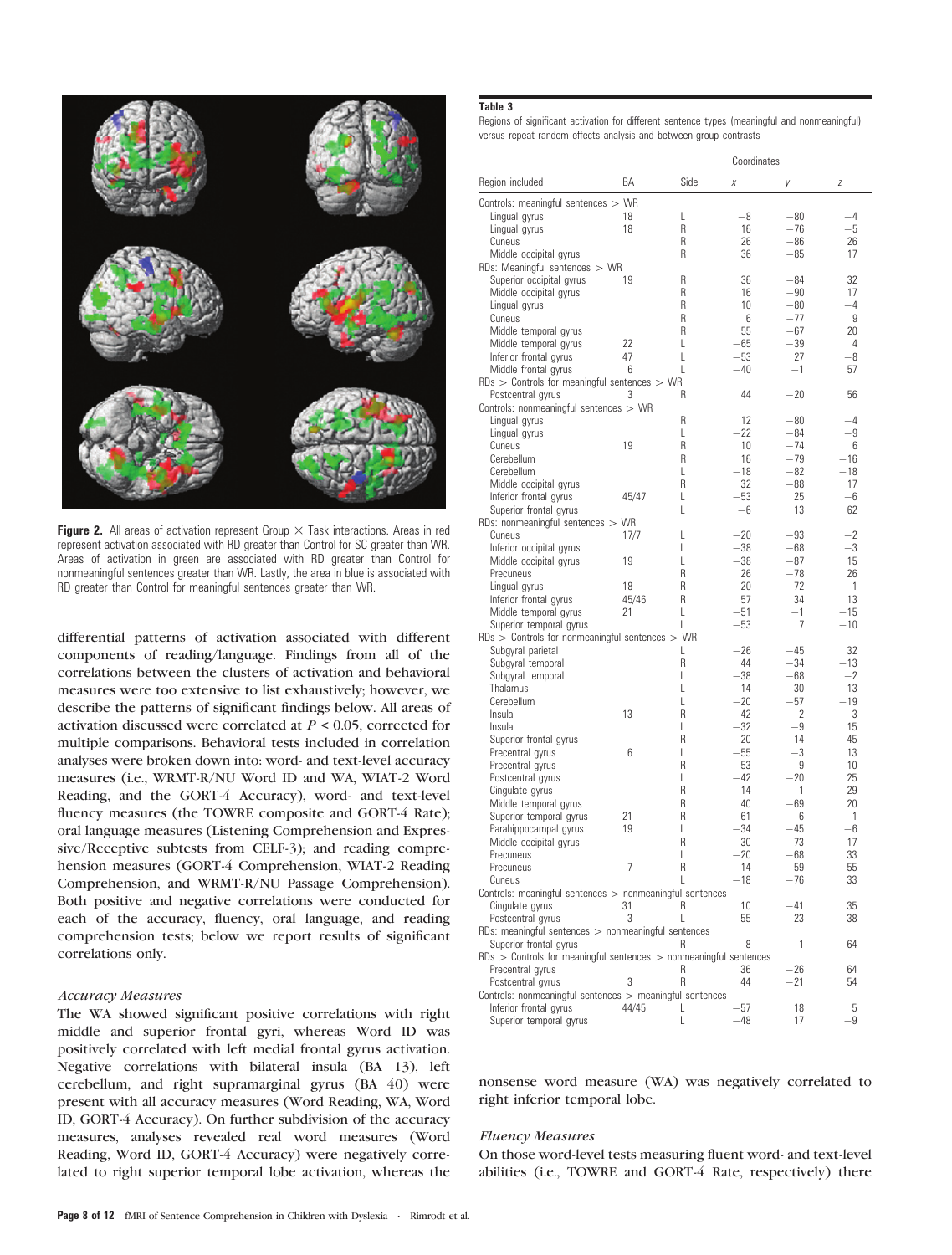

Figure 3. On the left side of the figure is a graphical representation of the occipitotemporal activation associated with a significant positive correlation for both the TOWRE (middle graph) and GORT-4 rate scores (right graph).

were significant positive correlations to a region within a left occipitotemporal area near the visual word form area (see Fig. 3). For word-level fluency measures (GORT-4 Rate, TOWRE), negative correlations were seen in right superior temporal gyrus as well as left insula and left cerebellum.

# Oral Language Measures

The Listening Comprehension subtest from the WIAT-2 showed significant negative correlation with right parietal lobe (BA 7), inferior temporal gyrus, and several left hemisphere frontal regions (inferior, middle, superior, and medial frontal gyri). The CELF-3 Receptive subtest was negatively correlated with right supramarginal gyrus (BA 40) and the CELF-3 Expressive subtest was negatively correlated with left cerebellum.

## Reading Comprehension Measures

The only reading comprehension measure that showed significant correlation was WRMT-R/NU Passage Comprehension; it was significantly negatively correlated with bilateral insula, right temporal lobe and supramarginal gyrus (BA 40, and left hemisphere regions including inferior frontal gyrus (BA 44/ 45), superior temporal gyrus (BA 38), and cerebellum.

# **Discussion**

Overall, our findings revealed activation patterns that are commonly associated with SC, particularly when controlling for single word reading. They are also consistent with previous findings of more extensive activation during reading tasks among impaired readers as compared with Controls. In this task, which controlled for the dyslexic group's weaknesses in WR, both groups showed activation in a number of areas previously found to be associated with linguistic processing, including left inferior frontal gyrus and extrastriate regions (Démonet et al. 2005). When the 2 groups were compared, the RD group showed more activation than the Control group in several areas most prominently areas associated with linguistic processing (left middle and superior temporal gyri) as well as attention and response selection (bilateral insula, right cingulate gyrus, right superior frontal gyrus, and right parietal lobe; Braver et al. 2001; Downar et al. 2001; Hahn et al. 2006).

Brain--behavior correlations revealed that better fluency, both at the word and text level, were related to greater intensity of activation within a left occipitotemporal region, near the area commonly referred to as the visual word form

area (although lower than is typically found). This region has been found to be associated with fluency of WR (Pugh et al. 2000; Shaywitz et al. 2004) and these findings were incredibly consistent across reading measures with the same location of peak area of activation (–44, –76, –11). Many behavioral studies have found that fluency has a direct relationship to comprehension, with greater fluency yielding better comprehension (Rasinski 1990; Swanson and Trahan 1996; Rupley et al. 1998); therefore, it is not surprising that we would find a positive correlation between an area commonly found to be associated with fluency (occipitotemporal region) and fluency measures for a comprehension task. This pattern of correlations supports the concept that fluency is an additional important component to comprehension, beyond WR accuracy (especially because we did not find significant correlations with out-of-scanner WR accuracy measures in this region). Poorer performance on word-level (accuracy and fluency) measures was associated with increased activation in bilateral insula, right inferior parietal lobe (supramarginal gyrus), and right temporal lobe (superior temporal gyrus for real words; inferior temporal gyrus for nonsense words). Lower out-of-scanner oral language and reading comprehension abilities were associated with greater right hemisphere activation, particularly in the parietal lobe. More specifically, right supramarginal gyrus activation (BA 40) was negatively correlated with reading comprehension and receptive language, and a listening comprehension task was negatively correlated with right superior parietal lobe (BA 7). These findings are not surprising as individuals with lower comprehension abilities may tend to rely more upon the right hemisphere more than skilled comprehenders, particularly for visualization strategies. In general, the correlation patterns revealed a network of increased activation in bilateral insula, right superior temporal gyrus, right inferior parietal lobe, as well as left cerebellum that was consistently associated with poorer performance on reading and language measures; it may be of interest for future investigations to explore the relationships/connections between these regions in relation to reading ability.

Although many of our findings corroborated our expectations, other findings were unanticipated. Most specifically, the RD group showing greater response than Controls in left middle and superior temporal gyri, which are areas typically associated with language comprehension. There are several possible explanations for this finding including 1) greater activations of Controls during WR than RDs, which would yield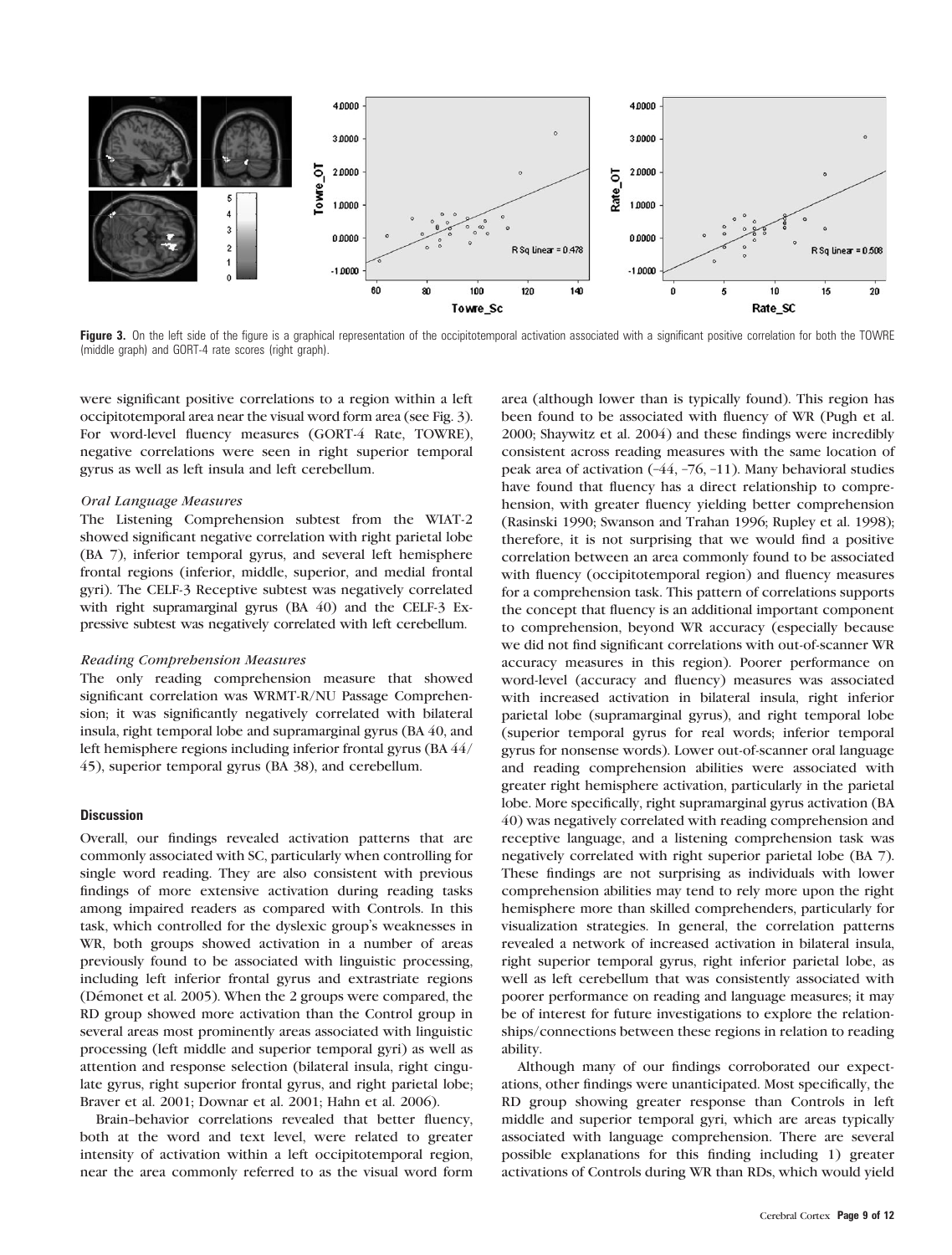overall greater activation when subtracting WR from SC and/or 2) that children with RD do not comprehend sentences in the same manner as Controls do; specifically, that the RD group differentially responds to meaningful versus nonmeaningful sentences as compared with Controls.

The explanation that perhaps the greater activation for the RD group is simply a reflection of their decreased activation during the WR task is plausible. Therefore, it is reasonable to conclude that less activation for words in the RD group could be the basis for our findings. However, our other more finegrained analyses that divided our sentences into MSC and NMSC conditions suggested a more complex picture. Specifically, when accounting for activation due to WR, the RD and Control groups both appeared to process meaningful sentences (on the MSC-WR contrast) similarly. In contrast, when accounting for WR, nonmeaningful sentences (on the NMSC-WR contrast) were processed differently by the RD than the Control group; namely, the RD group showed additional areas of activation that were similar to those revealed on the more general SC-WR contrast. Thus, findings suggest that the RD group's response to nonmeaningful sentences was a substantial contributor to their greater activation in the SC-WR contrast, rather than exclusively a deactivation response to WR (especially because both contrasts used the same WR stimuli). Nevertheless, we cannot entirely rule out the possibility that some of the differences, particularly those in left temporal lobe, for which there was definite overlap between the SC-WR and NMSC-WR contrasts but not complete correspondence, was driven by in part deactivation in the RD group to word stimuli.

Given that findings indicate that the RD group showed atypical patterns of activation on this higher-level linguistic processing task (SC) and that this does not appear to be solely accounted for by WR, it is important to consider the functional meaning of our results. Our findings suggest that more effortful processing was needed for the RD group to comprehend sentences. Indeed, they recruited regions associated with attention and response selection much more than Controls, particularly to detect sentences with errors. Results also indicated that the RD group tended to show greater recruitment of linguistic regions that have been associated with semantic and syntactic networks (left middle and superior temporal gyri; Friederici et al. 2003); these differences appeared to be more specifically related to the processing of nonmeaningful sentences. Overall, the RD group tended to show much more diffuse patterns of activation than Controls for all of the sentence contrasts (SC-WR, MSC-WR, NMSC-WR).

In contrast to the RD group, it appeared that Controls were more easily able to comprehend sentences as indicated by much less diffusivity; they also showed neurobiological responses that suggested more distinction between the 2 types of sentences. In particular, the examination of the activation patterns for the Controls for the various conditions indicated that they used a tightly coordinated, much less diffuse network of areas associated with language processing on all 3 contrasts (SC-WR, MSC-WR, NMSC-WR). They drew upon occipital lobe and left inferior frontal gyrus for SC-WR and NMSC-WR with no additional activation in left middle and superior temporal gyri—areas that are almost universally activated in linguistic tasks. This suggests that the linguistic processing that drew upon these regions, ostensibly to understand the sentences, was accounted for by the response to WR. This is also supported by the fact that the opposite

contrast of WR-SC revealed left middle and superior temporal gyri activation. Their MSC-WR processing yielded no left inferior frontal gyrus activation, with activation only in occipital lobes, suggesting that when the sentence made sense, there was even a closer coupling between processing of words and sentences. Indeed, behavioral studies show that younger skilled readers often show a close linkage between their word and comprehension skills as compared with older skilled readers, in whom these skills tend to diverge more (Vellutino et al. 1994; Catts et al. 2003). Additionally, the Control group's response to ''oddball'' sentences was more traditional, as seen by their response to nonmeaningful sentences. Although our significant differences between groups for the MSC-NMSC were confined to right precentral and right postcentral gyri, it is worth noting that the Controls showed the often reported left inferior frontal gyrus response to nonmeaningful sentences that included syntactic violations (Ni et al. 2000). In contrast, the RDs showed no such neurobiological distinction in activation between these 2 sentence types. Additionally, although somewhat difficult to interpret, the findings of preand postcentral gyri differences between groups may indicate a differential role for primary sensory--motor maps in detecting semantic and syntactic foils in the sentences. In sum, it appears that our RD group's deficits in higher-level language processing found on behavioral testing (Table 1) were also reflected, at least in part, by their neurobiological response to comprehending sentences; the exact nature of these differences, that is, whether they are due to a confined deficit such as vocabulary weakness or in some larger set of integrative skills is an important area for further study.

Although our study has much to offer in terms of insights about higher-level language processing in children who are skilled and poor readers, future investigations will need to incorporate multiple modalities (auditory and visual) in order to more fully pinpoint word-level versus comprehensionspecific processes in a range of reading skill. To this end, a recent study by Shankweiler et al. (forthcoming) found left inferior frontal region as a common site between auditory and visual presentation of sentences; however, this region also showed a skill level of reader by modality interaction. Future investigations incorporating these types of across modality analyses will be helpful to uncovering more about comprehension processes, which would be particularly enhanced by careful matching of cognitive skill between groups. In addition, it would be helpful to further explore the relationship between WR accuracy, fluency, and comprehension and occipitotemporal activation. Inclusion of individuals who are specifically comprehension impaired (i.e., do not have word-level difficulties), in addition to individuals with more ''typical'' RD (i.e., dyslexics) and to skilled readers would add further insights into the comprehension process. Furthermore, utilizing different kinds of sentences (and different modalities) with the different reader profiles may allow for a better understanding of the nature of other aspects impacting comprehension (i.e., inferencing, working memory, syntax/semantics, etc.).

Another important aspect of future investigations will be to incorporate baseline fixation into their SC paradigms. Certainly it could be argued that baseline fixation, which our design did not include, could have helped disentangle the issue whether deactivation of words for the RD group was driving the SC activation differences. However, even though it will be important for future investigations to incorporate baseline, it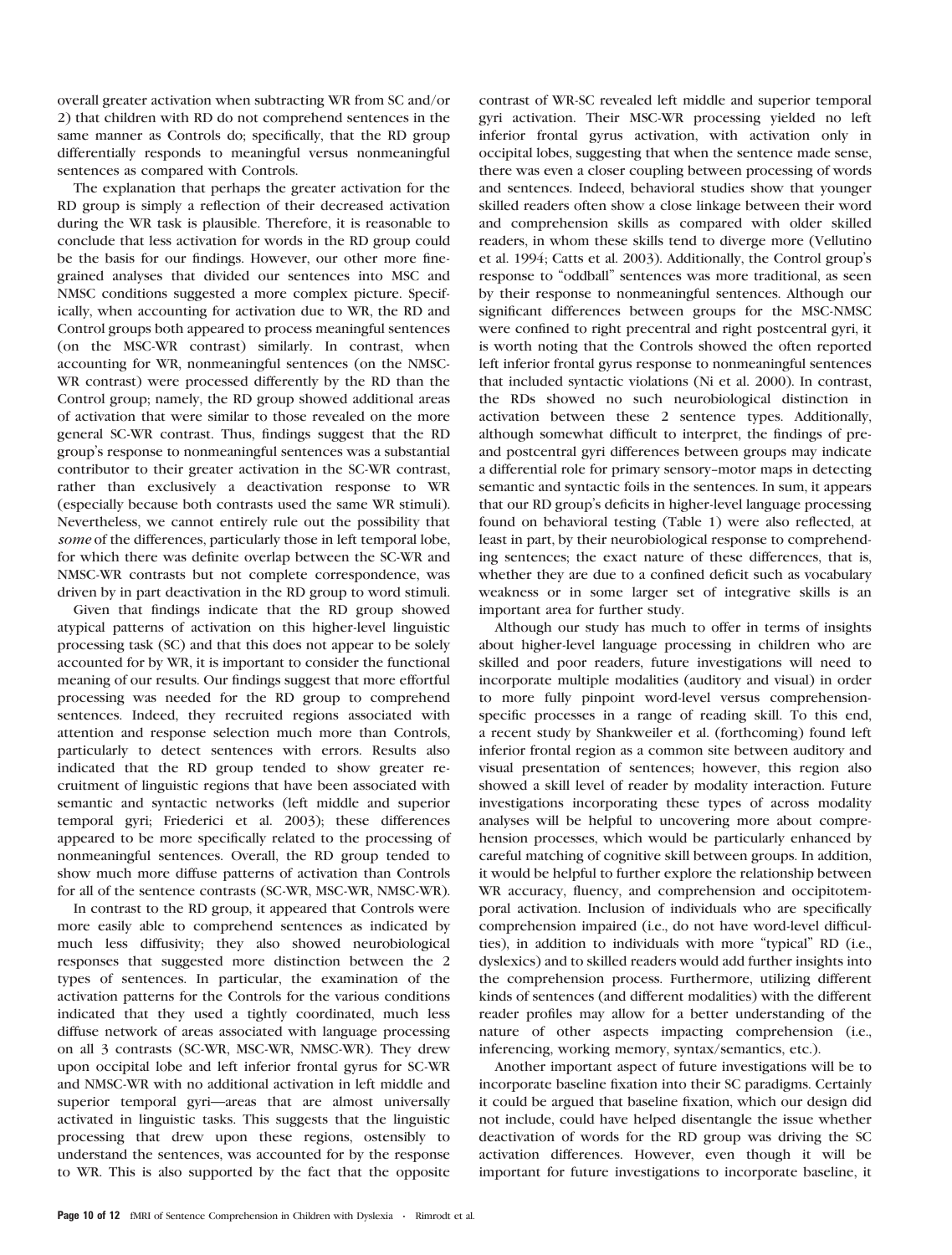should be pointed out that the primary focus of this study was in understanding SC after accounting for each individual's processing of words (regardless of whether that resulted in activation or deactivation), such that comparing to a baseline fixation was not necessarily a fundamental component of our question.

In sum, our study reports patterns of activation associated with SC (contrasted against WR) in skilled readers. Additionally, we found differences in activation patterns associated with sentence processing in children with RD. This study is an important contribution to beginning to understand how higherlevel language processing impacts reading comprehension, especially for disabled readers. Our design of accounting for activation due to WR specifically allowed for examination of this issue in a manner not previously utilized in the fMRI literature, both for children who are skilled readers as well as those with RD.

## Funding

Mental Wellness Foundation; Johns Hopkins School of Medicine General Clinical Research Center (National Institutes of Health [M01-RR00052]); National Institutes of Health (R01 HD044073); and F.M. Kirby Research Center.

## **Notes**

We are grateful for Dana Carmichael's contribution to manuscript preparation. Conflict of interest: none declared.

Address correspondence to Laurie E. Cutting, PhD, Kennedy Krieger Institute, Department of Developmental Cognitive Neurology, 707 North Broadway, Suite 232, Baltimore, MD 21205, USA. Email: cutting@kennedykrieger.org.

## **References**

- Adams MJ. 1990. Beginning to read: thinking and learning about print. Cambridge (MA): Massachusetts Institute of Technology Press.
- Ben-Shachar M, Palti D, Grodzinsky Y. 2004. Neural correlates of syntactic movement: converging evidence from two fMRI experiments. Neuroimage. 21:1320-1336.
- Biancarosa G, Snow CE. 2004. Reading next—a vision for action and research in middle and high school literacy: a report from Carnegie Corporation of New York. Washington (DC): Alliance for Excellent Education.
- Booth JR, MacWhinney B, Thulborn KR, Sacco K, Voyvodic J, Feldman HM. 1999. Functional organization of activation patterns in children: whole brain fMRI imaging during three different cognitive tasks. Prog Neuropsychopharmacol Biol Psychiatry. 23:669-682.
- Bottini G, Corcoran R, Sterzi R, Paulesu E, Schenone P, Scarpa P, Frackowiak RS, Frith CD. 1994. The role of the right hemisphere in the interpretation of figurative aspects of language: a positron emission tomography activation study. Brain. 117:1241-1253.
- Braver TS, Barch DM, Gray JR, Molfese DL, Snyder A. 2001. Anterior cingulate cortex and response conflict: effects of frequency, inhibition, and errors. Cereb Cortex. 11(9):825-36.
- Breznitz Z, Leikin M. 2000. Syntactic processing of Hebrew sentence in normal and dyslexic readers: electrophysiological evidence. J Genet Psychol. 161(3):359-380.
- Breznitz Z, Leikin M. 2001. Effects of accelerated reading rate on processing words' syntactic functions by normal and dyslexic readers: event related potentials evidence. J Genet Psychol. 162(3):276-296.
- Brunswick N, McCrory E, Price CJ, Frith CD, Frith U. 1999. Explicit and implicit processing of words and pseudowords by adult developmental dyslexics: a search for Wernicke's Wortschatz? Brain. 122: 1901-17.
- Calhoun V, Adali T, Kraut M, Pearlson G. 2000. A weighted-least squares algorithm for estimation and visualization of relative latencies in event-related functional MRI. Magn Reson Med. 44:947-954.
- Capek CM, Bavelier D, Corina D, Newman AJ, Jezzard P, Neville HJ. 2004. The cortical organization of audio-visual sentence comprehension: an fMRI study at 4 Tesla. Cogn Brain Res. 20:111-119.
- Caplan D, Vijayan S, Kuperberh G, West C, Waters G, Greve D, Dale AM. 2001. Vascular responses to syntactic processing: event-related fMRI study of relative causes. Hum Brain Mapp. 15:26-38.
- Carroll JB, Davies P, Richman B. 1971. The American heritage word frequency book. Boston: Houghton Mifflin.
- Catts HW, Fey ME, Zhang X, Tomblin JB. 1999. Language basis of reading and reading disabilities: evidence from a longitudinal investigation. Sci Stud Read. 3:331-361.
- Catts HW, Hogan TP, Adlof SM, Barth AE. 2003. The simple view of reading changes over time. Boulder (CO): Society for Scientific Study of Reading.
- Cooke A, Grossman M, DeVita C, Gonzalez-Atavales J, Moore P, Chen W, Gee J, Detre J. 2006. Large-scale neural network for sentence processing. Brain Lang. 96:14-36.
- Cooke A. 2001. Working Party of the Division of Educational and Child Psychology of the British Psychological Society: Critical response to dyslexia, literacy and psychological assessment. Dyslexia. 7(1):47-52.
- Cutting LE, Clements AM, Courtney S, Rimrodt SR, Schafer JGB, Wilkins J, Pekar JJ, Pugh KR. 2006. Differential components of sentence comprehension: beyond single word reading and memory. Neuroimage. 29(2):429-438.
- Cutting LE, Scarborough HS. 2006. Prediction of reading comprehension: relative contributions of word recognition, language proficiency, and other cognitive skills can depend on how comprehension is measured. Sci Stud Read. 10(3):277-299.
- Dapretto M, Bookheimer SY. 1999. Form and content: dissociating syntax and semantics in sentence comprehension. Neuron. 24(2):427-432.
- Démonet JF, Thierry G, Cardebat D. 2005. Renewal of the neurophysiology of language: functional neuroimaging. Physiol Rev. 85: 49-95.
- Downar J, Crawley AP, Mikulis DJ, Davis KD. 2001. The effect of task relevance on the cortical response to changes in visual and auditory stimuli: an event-related fMRI study. Neuroimage. 14(6):1256-67.
- DuPaul GJ, Power TJ, Anastopoulos AD, Reid R. 1998. ADHD Rating Scale-IV. New York: Guilford Press.
- Eden GF, Jones KM, Cappell K, Gareau L, Wood FB, Zeffiro TA, Dietz NA, Agnew JA, Flowers DL. 2004. Neural changes following remediation in adult developmental dyslexia. Neuron. 44:411-422.
- Evans A, Collins D, Mills S, Brown E, Kelly R, Peters T. 1993. 3D statistical neuroanatomical models from 305 MRI volumes. Vol. 3. Proceedings of the IEEE-Nuclear Science Symposium and Medical Imaging Conference Report; 1993 Oct 31-Nov 6; San Fransisco (CA): Institute of Electrical and Electronics Engineers. p. 1813--1817.
- Ferstl EC, von Cramon DY. 2001. The role of coherence and cohesion in test comprehension: an event-related fMRI study. Cogn Brain Res. 11:325-340.
- Foorman BR, Francis DJ, Fletcher JM, Lynn A. 1996. Relation of phonological and orthographic processing to early reading: comparing two approaches to regression-based, reading-level-match designs. J Educ Psychol. 88(4):639-652.
- Friederici AD, Ruschemeyer SA, Hahne A, Fiebach CJ. 2003. The role of left inferior frontal and superior temporal cortex in sentence comprehension: localizing syntactic and semantic processes. Cereb Cortex. 13:170-177.
- Friston KJ, Holmes AP, Worsley KJ, Poline JP, Frith CD, Frackowiak RS. 1995. Statistical parametric maps in functional imaging: a general linear approach. Hum Brain Mapp. 2:189-210.
- Grossman M, Cooke A, DeVita C, Alsop D, Detre J, Chen W, Gee J. 2002. Age-related changes in working memory during sentence comprehension: an fMRI study. Neuroimage. 15:302-317.
- Hahn B, Ross TJ, Stein EA. 2006. Neuroanatomical dissociation between bottom-up and top-down processes of visuospatial selective attention. Neuroimage. 32(2):842-53.
- Hashimoto R, Sakai KL. 2002. Specialization in the left prefrontal cortex for sentence comprehension. Neuron. 35:589-597.
- Helenius P, Salmelin R, Service E, Connolly JF. 1999. Semantic cortical activation in dyslexic readers. J Cogn Neurosci. 11(5):535-550.
- Jobard G, Vigneau M, Mazoyer B, Tzourio-Mazoyer N. 2007. Impact of modality and linguistic complexity during reading and listening tasks. Neuroimage. 34:784-800.